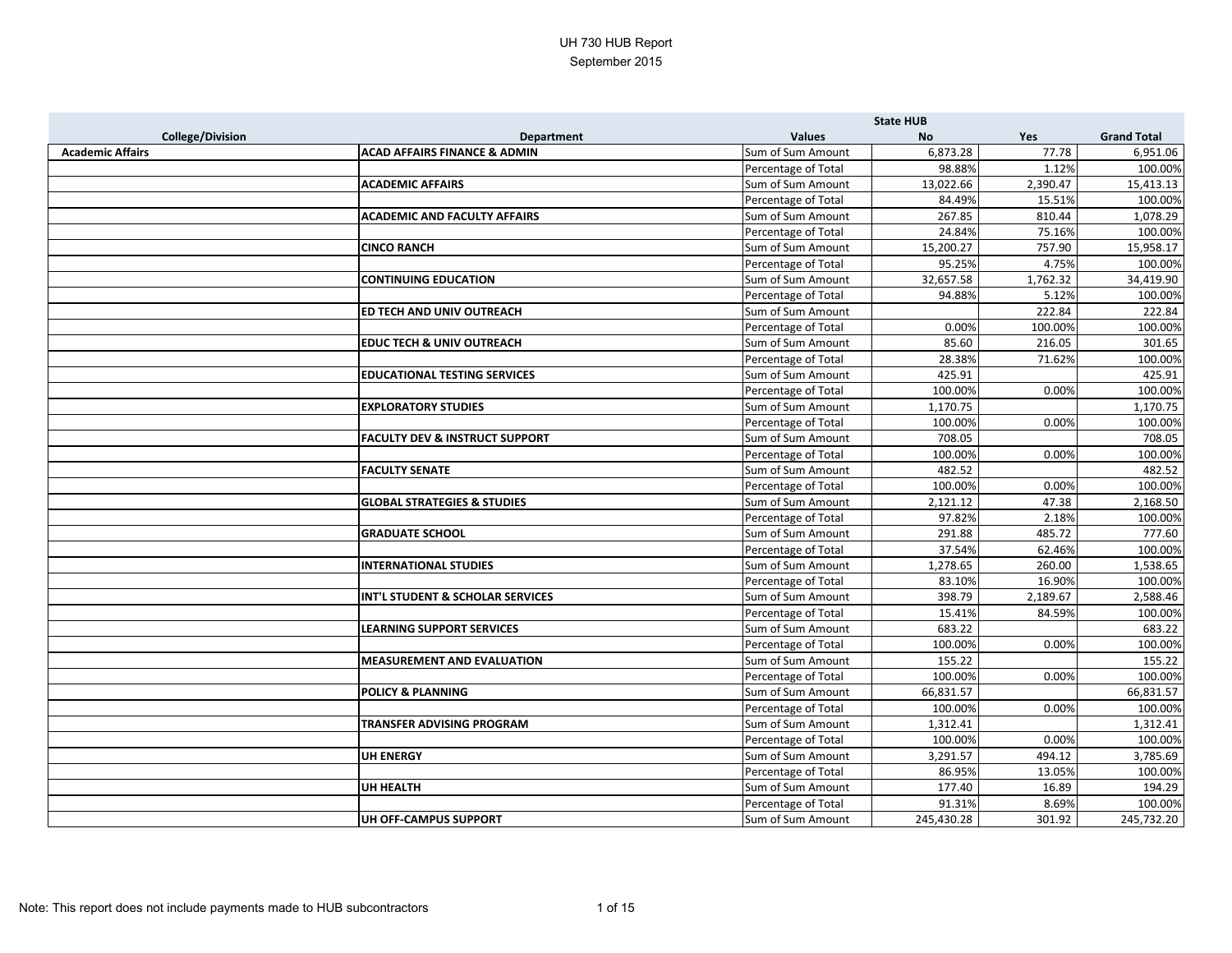|                                             |                                               |                     | <b>State HUB</b> |            |                    |
|---------------------------------------------|-----------------------------------------------|---------------------|------------------|------------|--------------------|
| <b>College/Division</b>                     | <b>Department</b>                             | <b>Values</b>       | <b>No</b>        | Yes        | <b>Grand Total</b> |
| <b>Academic Affairs</b>                     | UH OFF-CAMPUS SUPPORT                         | Percentage of Total | 99.88%           | 0.12%      | 100.00%            |
|                                             | <b>UH SUGAR LAND</b>                          | Sum of Sum Amount   | 78,003.54        | 2,929.65   | 80,933.19          |
|                                             |                                               | Percentage of Total | 96.38%           | 3.62%      | 100.00%            |
|                                             | <b>UNDERGRADUATE ACADEMIC AFFAIRS</b>         | Sum of Sum Amount   | 228.30           | 791.37     | 1,019.67           |
|                                             |                                               | Percentage of Total | 22.39%           | 77.61%     | 100.00%            |
|                                             | UNDERGRADUATE STUDENT SUCCESS                 | Sum of Sum Amount   | 59,380.89        | 65.00      | 59,445.89          |
|                                             |                                               | Percentage of Total | 99.89%           | 0.11%      | 100.00%            |
|                                             | <b>UNDERGRADUATE STUDENT SUCCESS CTR</b>      | Sum of Sum Amount   | 155.22           |            | 155.22             |
|                                             |                                               | Percentage of Total | 100.00%          | 0.00%      | 100.00%            |
|                                             | <b>WRITING CENTER</b>                         | Sum of Sum Amount   | 1,485.79         | 697.13     | 2,182.92           |
|                                             |                                               | Percentage of Total | 68.06%           | 31.94%     | 100.00%            |
| <b>Academic Affairs Sum of Sum Amount</b>   |                                               |                     | 532,120.32       | 14,516.65  | 546,636.97         |
| <b>Academic Affairs Percentage of Total</b> |                                               |                     | 97.34%           | 2.66%      | 100.00%            |
| <b>Administration and Finance</b>           | <b>ADMINISTRATION &amp; FINANCE</b>           | Sum of Sum Amount   | 654.66           | 333.74     | 988.40             |
|                                             |                                               | Percentage of Total | 66.23%           | 33.77%     | 100.00%            |
|                                             | <b>AUXILIARY SERVICES OPERATIONS</b>          | Sum of Sum Amount   | 4,755.24         | 1,461.99   | 6,217.23           |
|                                             |                                               | Percentage of Total | 76.48%           | 23.52%     | 100.00%            |
|                                             | <b>BUDGET</b>                                 | Sum of Sum Amount   | 414.29           | 1,254.38   | 1,668.67           |
|                                             |                                               | Percentage of Total | 24.83%           | 75.17%     | 100.00%            |
|                                             | <b>BUSINESS SERVICES</b>                      | Sum of Sum Amount   | 658.94           | 27.74      | 686.68             |
|                                             |                                               | Percentage of Total | 95.96%           | 4.04%      | 100.00%            |
|                                             | <b>BUSINESS SERVICES PLANTOPS</b>             | Sum of Sum Amount   | 2,725.18         |            | 2,725.18           |
|                                             |                                               | Percentage of Total | 100.00%          | 0.00%      | 100.00%            |
|                                             | <b>CENTRAL FACILITY SERVICES</b>              | Sum of Sum Amount   | 3,889.21         | 157.13     | 4,046.34           |
|                                             |                                               | Percentage of Total | 96.12%           | 3.88%      | 100.00%            |
|                                             | <b>COUGAR CARD</b>                            | Sum of Sum Amount   | 7,618.59         | 619.11     | 8,237.70           |
|                                             |                                               | Percentage of Total | 92.48%           | 7.52%      | 100.00%            |
|                                             | <b>EMERGENCY MANAGEMENT</b>                   | Sum of Sum Amount   | 65.97            | 164.67     | 230.64             |
|                                             |                                               | Percentage of Total | 28.60%           | 71.40%     | 100.00%            |
|                                             | <b>ENTERPRISE SYSTEMS</b>                     | Sum of Sum Amount   | 211,338.50       | 430,322.91 | 641,661.41         |
|                                             |                                               | Percentage of Total | 32.94%           | 67.06%     | 100.00%            |
|                                             | <b>ENV HEALTH &amp; LIFE SAFETY</b>           | Sum of Sum Amount   | 1,505.17         | 161.28     | 1,666.45           |
|                                             |                                               | Percentage of Total | 90.32%           | 9.68%      | 100.00%            |
|                                             | <b>FACILITIES MANAGEMENT</b>                  | Sum of Sum Amount   | 154,586.60       | 11,858.35  | 166,444.95         |
|                                             |                                               | Percentage of Total | 92.88%           | 7.12%      | 100.00%            |
|                                             | <b>FACILITIES OPERATION &amp; MAINT</b>       | Sum of Sum Amount   | 103,579.62       | 3,108.53   | 106,688.15         |
|                                             |                                               | Percentage of Total | 97.09%           | 2.91%      | 100.00%            |
|                                             | <b>FACILITIES PLANNING &amp; CONSTRUCTION</b> | Sum of Sum Amount   | 14,345,791.62    | 30,451.79  | 14,376,243.41      |
|                                             |                                               | Percentage of Total | 99.79%           | 0.21%      | 100.00%            |
|                                             | <b>FINANCE-A&amp;F</b>                        | Sum of Sum Amount   | 8,676.85         | 40.20      | 8,717.05           |
|                                             |                                               | Percentage of Total | 99.54%           | 0.46%      | 100.00%            |
|                                             | <b>FINANCIAL REPORTING</b>                    | Sum of Sum Amount   |                  | 33.93      | 33.93              |
|                                             |                                               | Percentage of Total | 0.00%            | 100.00%    | 100.00%            |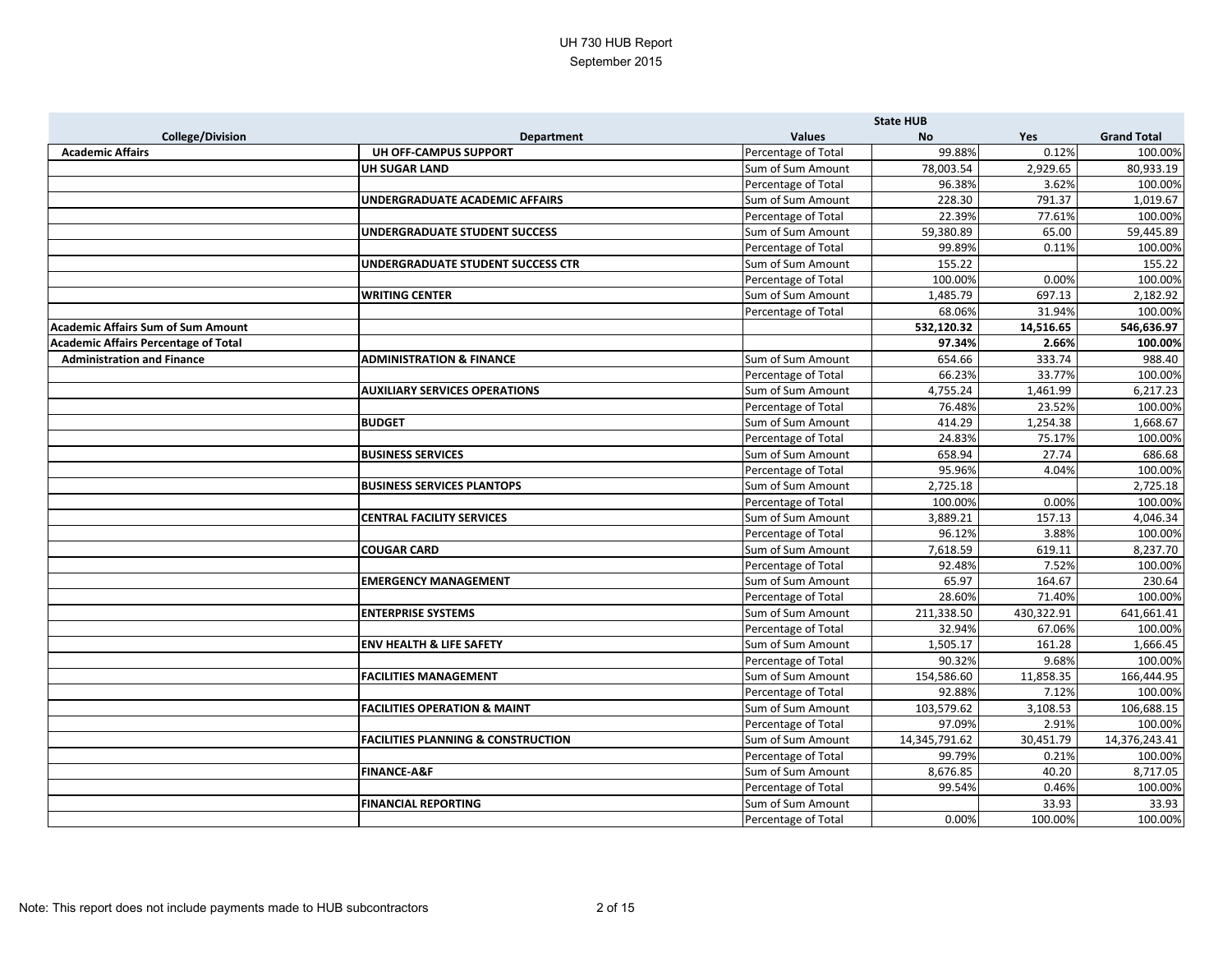|                                   |                                          |                     | <b>State HUB</b> |            |                    |
|-----------------------------------|------------------------------------------|---------------------|------------------|------------|--------------------|
| <b>College/Division</b>           | <b>Department</b>                        | <b>Values</b>       | <b>No</b>        | Yes        | <b>Grand Total</b> |
| <b>Administration and Finance</b> | FIRE LIFE SAFETY SERVICES                | Sum of Sum Amount   | 14,854.00        |            | 14,854.00          |
|                                   |                                          | Percentage of Total | 100.00%          | 0.00%      | 100.00%            |
|                                   | HIGH PERFORMANCE & COMPUTING & NETWK     | Sum of Sum Amount   |                  | 45,820.52  | 45,820.52          |
|                                   |                                          | Percentage of Total | 0.00%            | 100.00%    | 100.00%            |
|                                   | <b>HUMAN RESOURCES</b>                   | Sum of Sum Amount   | 4,029.11         | 7,839.08   | 11,868.19          |
|                                   |                                          | Percentage of Total | 33.95%           | 66.05%     | 100.00%            |
|                                   | <b>INST - BUSINESS SERVICES</b>          | Sum of Sum Amount   | 134,377.74       |            | 134,377.74         |
|                                   |                                          | Percentage of Total | 100.00%          | 0.00%      | 100.00%            |
|                                   | <b>INST - PLANT</b>                      | Sum of Sum Amount   | 67,825.00        |            | 67,825.00          |
|                                   |                                          | Percentage of Total | 100.00%          | 0.00%      | 100.00%            |
|                                   | <b>KUHA RADIO</b>                        | Sum of Sum Amount   | 3,240.95         | 114.67     | 3,355.62           |
|                                   |                                          | Percentage of Total | 96.58%           | 3.42%      | 100.00%            |
|                                   | <b>KUHF RADIO</b>                        | Sum of Sum Amount   | 44,741.84        | 1,146.74   | 45,888.58          |
|                                   |                                          | Percentage of Total | 97.50%           | 2.50%      | 100.00%            |
|                                   | <b>MINOR AND PLANNED PROJECTS</b>        | Sum of Sum Amount   | 219,334.87       | 3,360.00   | 222,694.87         |
|                                   |                                          | Percentage of Total | 98.49%           | 1.51%      | 100.00%            |
|                                   | <b>MINOR IN-HOUSE CONSTRUCTION</b>       | Sum of Sum Amount   | 16,889.66        | 53,786.00  | 70,675.66          |
|                                   |                                          | Percentage of Total | 23.90%           | 76.10%     | 100.00%            |
|                                   | <b>NORTH ZONE CUSTODIAL</b>              | Sum of Sum Amount   | 316.76           |            | 316.76             |
|                                   |                                          | Percentage of Total | 100.00%          | 0.00%      | 100.00%            |
|                                   | PARKING & TRANSPORTATION OPERATIONS      | Sum of Sum Amount   | 186,369.37       | 14,420.87  | 200,790.24         |
|                                   |                                          | Percentage of Total | 92.82%           | 7.18%      | 100.00%            |
|                                   | <b>PHY PLANT-AUTOMOTIVE</b>              | Sum of Sum Amount   | 23,502.86        | 4,208.16   | 27,711.02          |
|                                   |                                          | Percentage of Total | 84.81%           | 15.19%     | 100.00%            |
|                                   | PHY PLANT-GROUNDS MAINT                  | Sum of Sum Amount   | 8,709.64         | 598.00     | 9,307.64           |
|                                   |                                          | Percentage of Total | 93.58%           | 6.42%      | 100.00%            |
|                                   | PHY PLANT-SOLID WASTE                    | Sum of Sum Amount   | 30,083.01        |            | 30,083.01          |
|                                   |                                          | Percentage of Total | 100.00%          | 0.00%      | 100.00%            |
|                                   | <b>PHYSICAL PLANT</b>                    | Sum of Sum Amount   | 107,166.12       | 325,719.40 | 432,885.52         |
|                                   |                                          | Percentage of Total | 24.76%           | 75.24%     | 100.00%            |
|                                   | <b>POLICE</b>                            | Sum of Sum Amount   | 45,846.60        |            | 45,846.60          |
|                                   |                                          | Percentage of Total | 100.00%          | 0.00%      | 100.00%            |
|                                   | POSTAL SERVICES OPERATIONS               | Sum of Sum Amount   | 15,311.56        |            | 15,311.56          |
|                                   |                                          | Percentage of Total | 100.00%          | 0.00%      | 100.00%            |
|                                   | <b>PRINTING OPERATIONS</b>               | Sum of Sum Amount   | 3,848.91         | 203.79     | 4,052.70           |
|                                   |                                          | Percentage of Total | 94.97%           | 5.03%      | 100.00%            |
|                                   | PUBLIC SAFETY SYSTEMS                    | Sum of Sum Amount   | 6,092.68         |            | 6,092.68           |
|                                   |                                          | Percentage of Total | 100.00%          | 0.00%      | 100.00%            |
|                                   | <b>SERVICE LEVEL AGREEMENT</b>           | Sum of Sum Amount   | 3,200.00         | 267,262.64 | 270,462.64         |
|                                   |                                          | Percentage of Total | 1.18%            | 98.82%     | 100.00%            |
|                                   | <b>STUDENT BUSINESS SERVICES</b>         | Sum of Sum Amount   | 20,073.05        | 1,718.90   | 21,791.95          |
|                                   |                                          | Percentage of Total | 92.11%           | 7.89%      | 100.00%            |
|                                   | <b>TECHNOLOGY SERVICES &amp; SUPPORT</b> | Sum of Sum Amount   | 117,162.63       | 15,522.69  | 132,685.32         |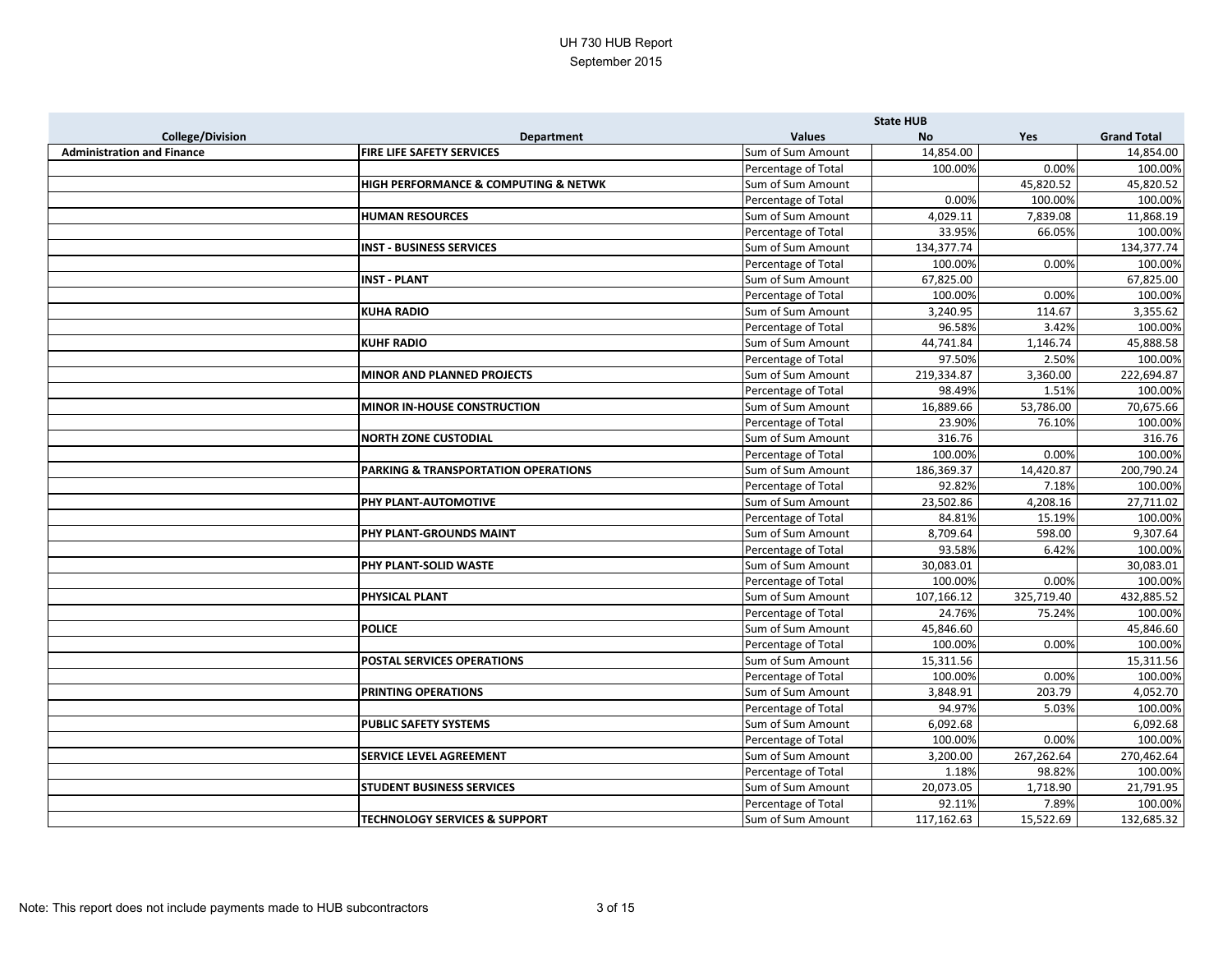|                                                |                                              |                     | <b>State HUB</b> |              |                    |
|------------------------------------------------|----------------------------------------------|---------------------|------------------|--------------|--------------------|
| <b>College/Division</b>                        | <b>Department</b>                            | <b>Values</b>       | <b>No</b>        | Yes          | <b>Grand Total</b> |
| <b>Administration and Finance</b>              | <b>TECHNOLOGY SERVICES &amp; SUPPORT</b>     | Percentage of Total | 88.30%           | 11.70%       | 100.00%            |
|                                                | <b>TV PUBLIC BROADCASTING</b>                | Sum of Sum Amount   | 39,302.93        | 1,032.05     | 40,334.98          |
|                                                |                                              | Percentage of Total | 97.44%           | 2.56%        | 100.00%            |
|                                                | UH SPORTS & ENTERTAINMENT SVC                | Sum of Sum Amount   | 1,574,623.51     |              | 1,574,623.51       |
|                                                |                                              | Percentage of Total | 100.00%          | 0.00%        | 100.00%            |
|                                                | <b>UIT SECURITY</b>                          | Sum of Sum Amount   | 4,198.50         |              | 4,198.50           |
|                                                |                                              | Percentage of Total | 100.00%          | 0.00%        | 100.00%            |
|                                                | UNIV INFORMATION TECH PROJECTS               | Sum of Sum Amount   | 49,720.30        |              | 49,720.30          |
|                                                |                                              | Percentage of Total | 100.00%          | 0.00%        | 100.00%            |
|                                                | UNIV PROPERTY SERVICES OPERATIONS            | Sum of Sum Amount   | 475,276.00       |              | 475,276.00         |
|                                                |                                              | Percentage of Total | 100.00%          | 0.00%        | 100.00%            |
|                                                | UNIVERSITY INFORMATION TECHNOLOGY            | Sum of Sum Amount   | 2,118.60         | 758.72       | 2,877.32           |
|                                                |                                              | Percentage of Total | 73.63%           | 26.37%       | 100.00%            |
| Administration and Finance Sum of Sum Amount   |                                              |                     | 18,064,476.64    | 1,223,507.98 | 19,287,984.62      |
| Administration and Finance Percentage of Total |                                              |                     | 93.66%           | 6.34%        | 100.00%            |
| Architecture                                   | <b>COMMU DESIGN CNTR SUSAN ROGERS</b>        | Sum of Sum Amount   | 15.16            |              | 15.16              |
|                                                |                                              | Percentage of Total | 100.00%          | 0.00%        | 100.00%            |
|                                                | <b>DEAN, ARCHITECTURE</b>                    | Sum of Sum Amount   | 37,792.15        | 1,702.38     | 39,494.53          |
|                                                |                                              | Percentage of Total | 95.69%           | 4.31%        | 100.00%            |
| <b>Architecture Sum of Sum Amount</b>          |                                              |                     | 37,807.31        | 1,702.38     | 39,509.69          |
| <b>Architecture Percentage of Total</b>        |                                              |                     | 95.69%           | 4.31%        | 100.00%            |
| <b>BUSINESS ADMINISTRATION</b>                 | <b>ACCOUNTANCY AND TAXATION</b>              | Sum of Sum Amount   | 2,519.27         | 744.34       | 3,263.61           |
|                                                |                                              | Percentage of Total | 77.19%           | 22.81%       | 100.00%            |
|                                                | <b>ACCOUNTING CERTIFICATE PROGRAM</b>        | Sum of Sum Amount   | 650.00           | 650.65       | 1,300.65           |
|                                                |                                              | Percentage of Total | 49.98%           | 50.02%       | 100.00%            |
|                                                | <b>BAUER CAREER SERVICES CTR</b>             | Sum of Sum Amount   | 3,254.43         | 267.01       | 3,521.44           |
|                                                |                                              | Percentage of Total | 92.42%           | 7.58%        | 100.00%            |
|                                                | <b>BAUER COMMUNICATIONS</b>                  | Sum of Sum Amount   | 17,083.34        | 4,434.18     | 21,517.52          |
|                                                |                                              | Percentage of Total | 79.39%           | 20.61%       | 100.00%            |
|                                                | <b>BAUER DIVISION OF TECHNOLOGY</b>          | Sum of Sum Amount   | 16,198.29        | 8,627.49     | 24,825.78          |
|                                                |                                              | Percentage of Total | 65.25%           | 34.75%       | 100.00%            |
|                                                | <b>BAUER EXTERNAL RELATIONS DEPT</b>         | Sum of Sum Amount   |                  | 734.43       | 734.43             |
|                                                |                                              | Percentage of Total | 0.00%            | 100.00%      | 100.00%            |
|                                                | <b> BAUER GRADUATE PROFESSIONAL PROGRAMS</b> | Sum of Sum Amount   | 38,882.89        | 761.32       | 39,644.21          |
|                                                |                                              | Percentage of Total | 98.08%           | 1.92%        | 100.00%            |
|                                                | <b>BAUER MARKETING INITIATIVES</b>           | Sum of Sum Amount   | 4,913.18         |              | 4,913.18           |
|                                                |                                              | Percentage of Total | 100.00%          | 0.00%        | 100.00%            |
|                                                | <b>CTR FOR EXECUTIVE DEVELOPMENT</b>         | Sum of Sum Amount   | 38.19            |              | 38.19              |
|                                                |                                              | Percentage of Total | 100.00%          | 0.00%        | 100.00%            |
|                                                | <b>DEAN'S OFFICE, BAUER COLLEGE</b>          | Sum of Sum Amount   | 84,135.81        | 1,953.83     | 86,089.64          |
|                                                |                                              | Percentage of Total | 97.73%           | 2.27%        | 100.00%            |
|                                                | <b>DECISION AND INFORMATION SCIEN</b>        | Sum of Sum Amount   | 7,726.36         | 1,252.51     | 8,978.87           |
|                                                |                                              | Percentage of Total | 86.05%           | 13.95%       | 100.00%            |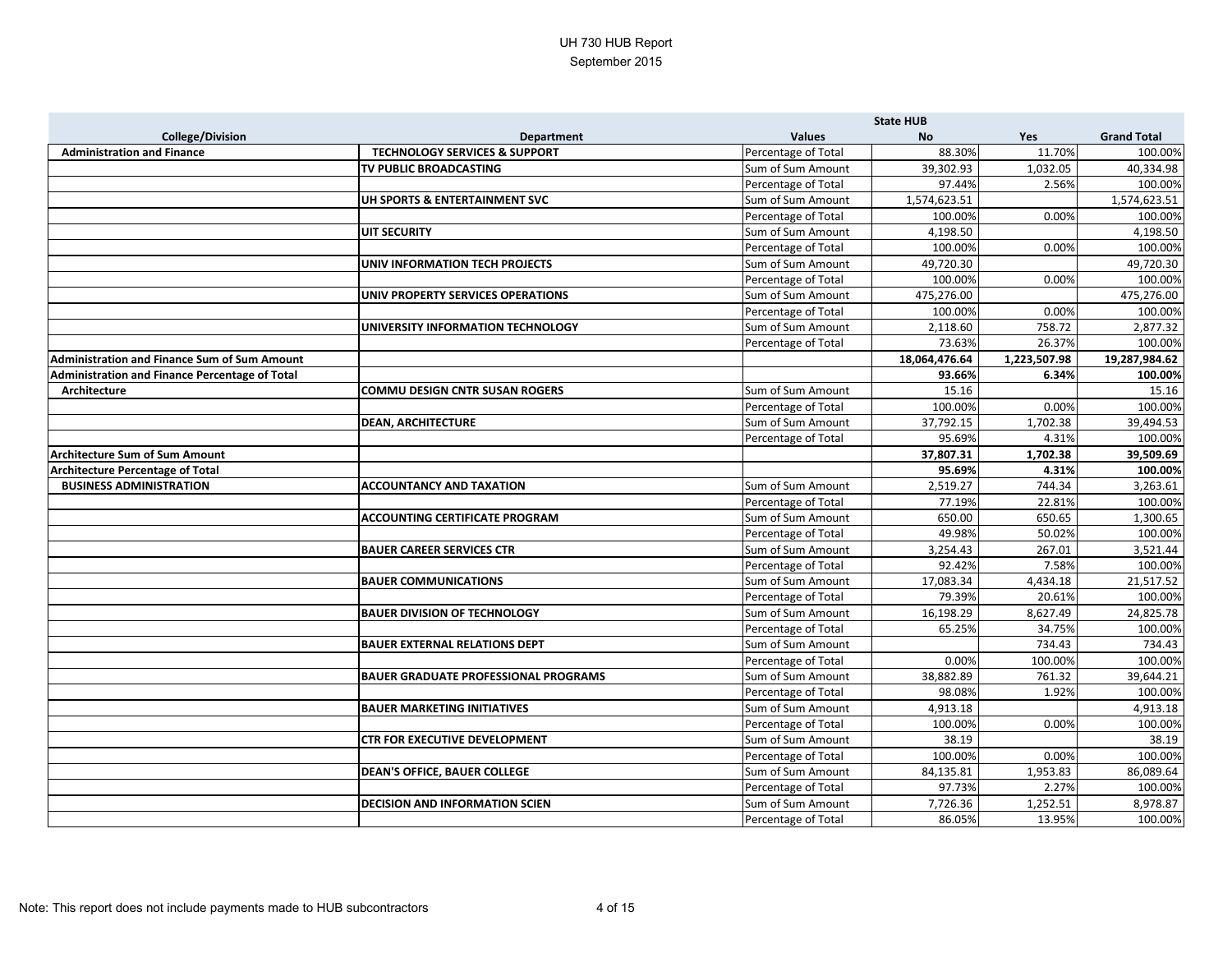|                                                    |                                              |                     | <b>State HUB</b> |           |                    |
|----------------------------------------------------|----------------------------------------------|---------------------|------------------|-----------|--------------------|
| <b>College/Division</b>                            | <b>Department</b>                            | <b>Values</b>       | <b>No</b>        | Yes       | <b>Grand Total</b> |
| <b>BUSINESS ADMINISTRATION</b>                     | <b>EXECUTIVE DEGREE PROGRAMS</b>             | Sum of Sum Amount   | 51,648.32        | 2,614.68  | 54,263.00          |
|                                                    |                                              | Percentage of Total | 95.18%           | 4.82%     | 100.00%            |
|                                                    | <b>FINANCE-BAUER COLLEGE</b>                 | Sum of Sum Amount   | 2,569.83         | 498.08    | 3,067.91           |
|                                                    |                                              | Percentage of Total | 83.76%           | 16.24%    | 100.00%            |
|                                                    | <b>MANAGEMENT-BAUER COLLEGE</b>              | Sum of Sum Amount   | 985.35           | 339.19    | 1,324.54           |
|                                                    |                                              | Percentage of Total | 74.39%           | 25.61%    | 100.00%            |
|                                                    | <b>MARKETING-BAUER COLLEGE</b>               | Sum of Sum Amount   | 4,489.12         | 1,834.16  | 6,323.28           |
|                                                    |                                              | Percentage of Total | 70.99%           | 29.01%    | 100.00%            |
|                                                    | <b>SALES EXCELLENCE INSTITUTE</b>            | Sum of Sum Amount   | 17,538.46        | 398.21    | 17,936.67          |
|                                                    |                                              | Percentage of Total | 97.78%           | 2.22%     | 100.00%            |
|                                                    | <b>SMALL BUSINESS DEV CENTER</b>             | Sum of Sum Amount   | 9,731.82         | 25,268.38 | 35,000.20          |
|                                                    |                                              | Percentage of Total | 27.81%           | 72.19%    | 100.00%            |
|                                                    | <b>UNDERGRAD BUSINESS PROG</b>               | Sum of Sum Amount   | 11,788.50        | 494.99    | 12,283.49          |
|                                                    |                                              | Percentage of Total | 95.97%           | 4.03%     | 100.00%            |
|                                                    | <b>WOLFF CTR FOR ENTREPRENEURSHIP</b>        | Sum of Sum Amount   | 1,362.52         | 1,076.40  | 2,438.92           |
|                                                    |                                              | Percentage of Total | 55.87%           | 44.13%    | 100.00%            |
| <b>BUSINESS ADMINISTRATION Sum of Sum Amount</b>   |                                              |                     | 275,515.68       | 51,949.85 | 327,465.53         |
| <b>BUSINESS ADMINISTRATION Percentage of Total</b> |                                              |                     | 84.14%           | 15.86%    | 100.00%            |
| <b>Chancellor/President</b>                        | <b>BASEBALL</b>                              | Sum of Sum Amount   | 4,840.05         | 665.12    | 5,505.17           |
|                                                    |                                              | Percentage of Total | 87.92%           | 12.08%    | 100.00%            |
|                                                    | <b>COMMUNITY RELATIONS &amp; INST ACCESS</b> | Sum of Sum Amount   | 150.00           | 179.36    | 329.36             |
|                                                    |                                              | Percentage of Total | 45.54%           | 54.46%    | 100.00%            |
|                                                    | <b>FOOTBALL</b>                              | Sum of Sum Amount   | 161,170.21       | 38,290.08 | 199,460.29         |
|                                                    |                                              | Percentage of Total | 80.80%           | 19.20%    | 100.00%            |
|                                                    | <b>INTERCOLLEGIATE ATHLETICS</b>             | Sum of Sum Amount   | 489,613.82       | 29,616.52 | 519,230.34         |
|                                                    |                                              | Percentage of Total | 94.30%           | 5.70%     | 100.00%            |
|                                                    | <b>MEN'S BASKETBALL</b>                      | Sum of Sum Amount   | 27,450.38        |           | 27,450.38          |
|                                                    |                                              | Percentage of Total | 100.00%          | 0.00%     | 100.00%            |
|                                                    | <b>MEN'S GOLF</b>                            | Sum of Sum Amount   | 11,546.96        |           | 11,546.96          |
|                                                    |                                              | Percentage of Total | 100.00%          | 0.00%     | 100.00%            |
|                                                    | <b>MEN'S TRACK AND FIELD</b>                 | Sum of Sum Amount   | 1,937.29         | 162.26    | 2,099.55           |
|                                                    |                                              | Percentage of Total | 92.27%           | 7.73%     | 100.00%            |
|                                                    | OFFICE EQUAL OPPORTUNITY SRVS                | Sum of Sum Amount   | 11,718.33        | 32.50     | 11,750.83          |
|                                                    |                                              | Percentage of Total | 99.72%           | 0.28%     | 100.00%            |
|                                                    | <b>OFFICE OF SPECIAL EVENTS</b>              | Sum of Sum Amount   | 22,945.37        | 215.39    | 23,160.76          |
|                                                    |                                              | Percentage of Total | 99.07%           | 0.93%     | 100.00%            |
|                                                    | <b>PRESIDENT</b>                             | Sum of Sum Amount   | 1,091.05         | 6,076.57  | 7,167.62           |
|                                                    |                                              | Percentage of Total | 15.22%           | 84.78%    | 100.00%            |
|                                                    | <b>STAFF COUNCIL</b>                         | Sum of Sum Amount   | 1,028.95         | 609.81    | 1,638.76           |
|                                                    |                                              | Percentage of Total | 62.79%           | 37.21%    | 100.00%            |
|                                                    | <b>WOMEN'S BASKETBALL</b>                    | Sum of Sum Amount   | 11,486.05        | 248.56    | 11,734.61          |
|                                                    |                                              | Percentage of Total | 97.88%           | 2.12%     | 100.00%            |
|                                                    | <b>WOMEN'S GOLF</b>                          | Sum of Sum Amount   | 8,023.60         |           | 8,023.60           |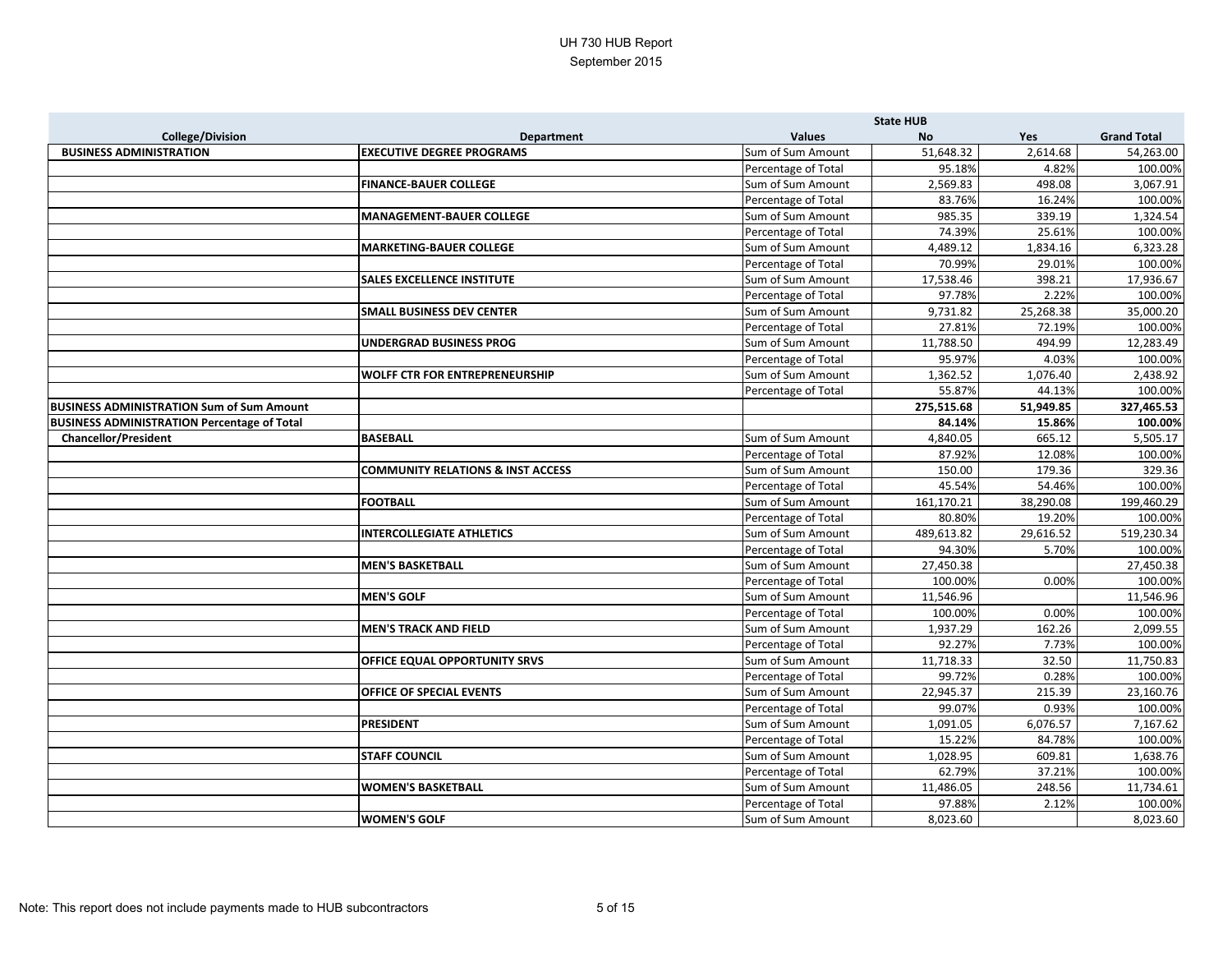|                                                 |                                           |                     | <b>State HUB</b> |           |                    |
|-------------------------------------------------|-------------------------------------------|---------------------|------------------|-----------|--------------------|
| <b>College/Division</b>                         | <b>Department</b>                         | <b>Values</b>       | <b>No</b>        | Yes       | <b>Grand Total</b> |
| <b>Chancellor/President</b>                     | <b>WOMEN'S GOLF</b>                       | Percentage of Total | 100.00%          | 0.00%     | 100.00%            |
|                                                 | <b>WOMEN'S SOCCER</b>                     | Sum of Sum Amount   | 25,500.42        |           | 25,500.42          |
|                                                 |                                           | Percentage of Total | 100.00%          | 0.00%     | 100.00%            |
|                                                 | <b>WOMEN'S SOFTBALL</b>                   | Sum of Sum Amount   | 7,819.53         | 122.40    | 7,941.93           |
|                                                 |                                           | Percentage of Total | 98.46%           | 1.54%     | 100.00%            |
|                                                 | <b>WOMEN'S SWIMMING &amp; DIVING</b>      | Sum of Sum Amount   | 10,048.70        |           | 10,048.70          |
|                                                 |                                           | Percentage of Total | 100.00%          | 0.00%     | 100.00%            |
|                                                 | <b>WOMEN'S TENNIS</b>                     | Sum of Sum Amount   | 3,974.53         |           | 3,974.53           |
|                                                 |                                           | Percentage of Total | 100.00%          | 0.00%     | 100.00%            |
|                                                 | <b>WOMEN'S VOLLEYBALL</b>                 | Sum of Sum Amount   | 13,229.66        |           | 13,229.66          |
|                                                 |                                           | Percentage of Total | 100.00%          | 0.00%     | 100.00%            |
| <b>Chancellor/President Sum of Sum Amount</b>   |                                           |                     | 813,574.90       | 76,218.57 | 889,793.47         |
| <b>Chancellor/President Percentage of Total</b> |                                           |                     | 91.43%           | 8.57%     | 100.00%            |
| <b>Education</b>                                | <b>ASIAN AMERICAN STUDIES</b>             | Sum of Sum Amount   | 712.83           | 1,415.96  | 2,128.79           |
|                                                 |                                           | Percentage of Total | 33.49%           | 66.51%    | 100.00%            |
|                                                 | <b>CENTER FOR INFO TECH IN EDUCATION</b>  | Sum of Sum Amount   | 3,728.63         | 138.99    | 3,867.62           |
|                                                 |                                           | Percentage of Total | 96.41%           | 3.59%     | 100.00%            |
|                                                 | <b>CHARTER SCHOOL</b>                     | Sum of Sum Amount   | 19,293.47        | 279.99    | 19,573.46          |
|                                                 |                                           | Percentage of Total | 98.57%           | 1.43%     | 100.00%            |
|                                                 | <b>CONSISTENCY MGMT &amp; COOP DISCIP</b> | Sum of Sum Amount   | 5,404.26         | 1,739.82  | 7,144.08           |
|                                                 |                                           | Percentage of Total | 75.65%           | 24.35%    | 100.00%            |
|                                                 | <b>CURRICULUM AND INSTRUCTION</b>         | Sum of Sum Amount   | 22,323.92        | 3,273.90  | 25,597.82          |
|                                                 |                                           | Percentage of Total | 87.21%           | 12.79%    | 100.00%            |
|                                                 | <b>DEAN, EDUCATION</b>                    | Sum of Sum Amount   | 17,757.54        | 15,496.70 | 33,254.24          |
|                                                 |                                           | Percentage of Total | 53.40%           | 46.60%    | 100.00%            |
|                                                 | <b>ED LEADERSHIP &amp; POLICY STUDIES</b> | Sum of Sum Amount   | 22,323.64        | 893.16    | 23,216.80          |
|                                                 |                                           | Percentage of Total | 96.15%           | 3.85%     | 100.00%            |
|                                                 | <b>EDUCATIONAL PSYCHOLOGY</b>             | Sum of Sum Amount   | 45,474.66        | 469.09    | 45,943.75          |
|                                                 |                                           | Percentage of Total | 98.98%           | 1.02%     | 100.00%            |
| <b>Education Sum of Sum Amount</b>              |                                           |                     | 137,018.95       | 23,707.61 | 160,726.56         |
| <b>Education Percentage of Total</b>            |                                           |                     | 85.25%           | 14.75%    | 100.00%            |
| <b>ENGINEERING</b>                              | <b>BIOMEDICAL ENGINEERING</b>             | Sum of Sum Amount   | 100,743.16       | 1,043.38  | 101,786.54         |
|                                                 |                                           | Percentage of Total | 98.97%           | 1.03%     | 100.00%            |
|                                                 | CHEMICAL ENGINEERING                      | Sum of Sum Amount   | 327,062.84       | 5,196.24  | 332,259.08         |
|                                                 |                                           | Percentage of Total | 98.44%           | 1.56%     | 100.00%            |
|                                                 | <b>CIVIL ENGINEERING</b>                  | Sum of Sum Amount   | 190,535.72       | 25,311.21 | 215,846.93         |
|                                                 |                                           | Percentage of Total | 88.27%           | 11.73%    | 100.00%            |
|                                                 | <b>COMPOSITE ENGR APPLICATIONS CT</b>     | Sum of Sum Amount   | 1,664.81         | 529.08    | 2,193.89           |
|                                                 |                                           | Percentage of Total | 75.88%           | 24.12%    | 100.00%            |
|                                                 | <b>CTR FOR INNOVATIVE GROUTING</b>        | Sum of Sum Amount   | 11,705.29        |           | 11,705.29          |
|                                                 |                                           | Percentage of Total | 100.00%          | 0.00%     | 100.00%            |
|                                                 | <b>DEAN, ENGINEERING</b>                  | Sum of Sum Amount   | 20,128.02        | 3,984.89  | 24,112.91          |
|                                                 |                                           | Percentage of Total | 83.47%           | 16.53%    | 100.00%            |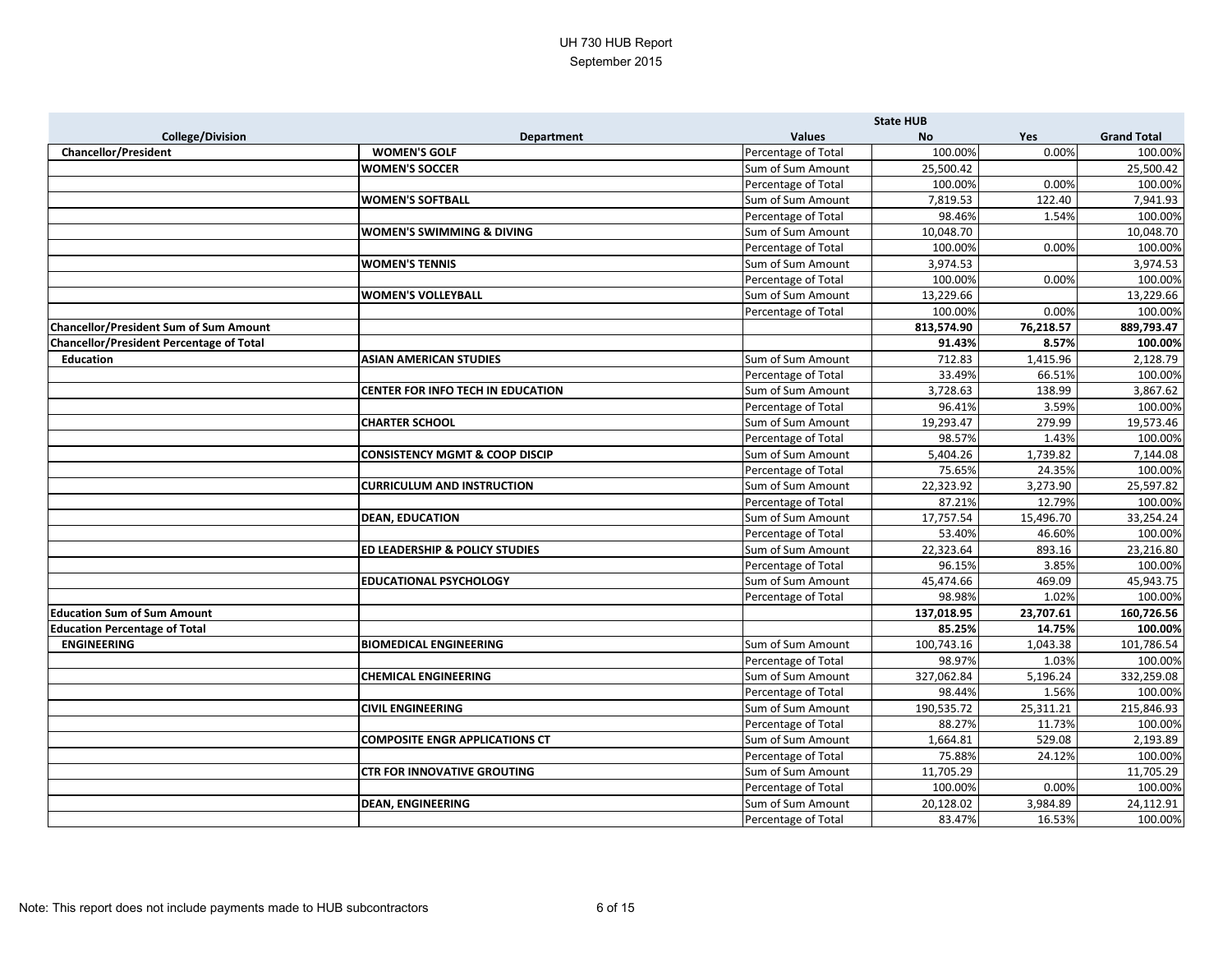|                                                            |                                           |                     | <b>State HUB</b> |           |                    |
|------------------------------------------------------------|-------------------------------------------|---------------------|------------------|-----------|--------------------|
| <b>College/Division</b>                                    | <b>Department</b>                         | <b>Values</b>       | <b>No</b>        | Yes       | <b>Grand Total</b> |
| <b>ENGINEERING</b>                                         | <b>ELECTRICAL ENGINEERING</b>             | Sum of Sum Amount   | 440,178.46       | 16,661.23 | 456,839.69         |
|                                                            |                                           | Percentage of Total | 96.35%           | 3.65%     | 100.00%            |
|                                                            | <b>ENGINEERING SERVICES</b>               | Sum of Sum Amount   | 986.44           | 95.72     | 1,082.16           |
|                                                            |                                           | Percentage of Total | 91.15%           | 8.85%     | 100.00%            |
|                                                            | <b>INDUSTRIAL ENGINEERING</b>             | Sum of Sum Amount   | 1,939.31         | 4,306.86  | 6,246.17           |
|                                                            |                                           | Percentage of Total | 31.05%           | 68.95%    | 100.00%            |
|                                                            | <b>INTEGRATED BIO &amp; NANO SYSTEM</b>   | Sum of Sum Amount   | 12,034.92        |           | 12,034.92          |
|                                                            |                                           | Percentage of Total | 100.00%          | 0.00%     | 100.00%            |
|                                                            | <b>MECHANICAL ENGINEERING</b>             | Sum of Sum Amount   | 30,824.78        | 2,332.78  | 33,157.56          |
|                                                            |                                           | Percentage of Total | 92.96%           | 7.04%     | 100.00%            |
|                                                            | NATL CTR FOR AIRBORNE LASER MAPPING       | Sum of Sum Amount   | 2,817.72         |           | 2,817.72           |
|                                                            |                                           | Percentage of Total | 100.00%          | 0.00%     | 100.00%            |
|                                                            | SEVERE STORM PRED, EDU EVAC DIS           | Sum of Sum Amount   | 1,115.00         |           | 1,115.00           |
|                                                            |                                           | Percentage of Total | 100.00%          | 0.00%     | 100.00%            |
|                                                            | TX HURRICANE CTR INVT TECH                | Sum of Sum Amount   | 238.40           |           | 238.40             |
|                                                            |                                           | Percentage of Total | 100.00%          | 0.00%     | 100.00%            |
|                                                            | <b>WIND ENERGY CENTER</b>                 | Sum of Sum Amount   | 161.00           |           | 161.00             |
|                                                            |                                           | Percentage of Total | 100.00%          | 0.00%     | 100.00%            |
| <b>ENGINEERING Sum of Sum Amount</b>                       |                                           |                     | 1,142,135.87     | 59,461.39 | 1,201,597.26       |
| <b>ENGINEERING Percentage of Total</b>                     |                                           |                     | 95.05%           | 4.95%     | 100.00%            |
| <b>Graduate College of Social Work</b>                     | <b>ADMISSIONS-GCSW</b>                    | Sum of Sum Amount   | 15,966.87        | 229.39    | 16,196.26          |
|                                                            |                                           | Percentage of Total | 98.58%           | 1.42%     | 100.00%            |
|                                                            | ALUMNI, CAREER & DEVELOPMENT              | Sum of Sum Amount   | 135.43           |           | 135.43             |
|                                                            |                                           | Percentage of Total | 100.00%          | 0.00%     | 100.00%            |
|                                                            | <b>CHILD &amp; FAMILY CENTER</b>          | Sum of Sum Amount   | 8,817.99         | 260.63    | 9,078.62           |
|                                                            |                                           | Percentage of Total | 97.13%           | 2.87%     | 100.00%            |
|                                                            | <b>CTR DRUG &amp; SOCIAL POLICY RESRC</b> | Sum of Sum Amount   | 587.00           |           | 587.00             |
|                                                            |                                           | Percentage of Total | 100.00%          | 0.00%     | 100.00%            |
|                                                            | <b>DEAN, SOCIAL WORK</b>                  | Sum of Sum Amount   | 10,468.84        | 5,644.91  | 16,113.75          |
|                                                            |                                           | Percentage of Total | 64.97%           | 35.03%    | 100.00%            |
|                                                            | <b>FIELD OFFICE</b>                       | Sum of Sum Amount   | 388.36           |           | 388.36             |
|                                                            |                                           | Percentage of Total | 100.00%          | 0.00%     | 100.00%            |
|                                                            | <b>GCSW INFORMATION TECHNOLOGY</b>        | Sum of Sum Amount   | 1,871.77         |           | 1,871.77           |
|                                                            |                                           | Percentage of Total | 100.00%          | 0.00%     | 100.00%            |
|                                                            | <b>GCSW STUDENT SERVICES</b>              | Sum of Sum Amount   |                  | 41.59     | 41.59              |
|                                                            |                                           | Percentage of Total | 0.00%            | 100.00%   | 100.00%            |
|                                                            | <b>GULEN INSTITUTE</b>                    | Sum of Sum Amount   | 3,012.88         |           | 3,012.88           |
|                                                            |                                           | Percentage of Total | 100.00%          | 0.00%     | 100.00%            |
|                                                            | OFFICE OF COMMUNITY PROJECTS              | Sum of Sum Amount   | 1,185.04         |           | 1,185.04           |
|                                                            |                                           | Percentage of Total | 100.00%          | 0.00%     | 100.00%            |
| <b>Graduate College of Social Work Sum of Sum Amount</b>   |                                           |                     | 42,434.18        | 6,176.52  | 48,610.70          |
| <b>Graduate College of Social Work Percentage of Total</b> |                                           |                     | 87.29%           | 12.71%    | 100.00%            |
| <b>Honors College</b>                                      | <b>DEAN, HONORS COLLEGE</b>               | Sum of Sum Amount   | 60,390.04        | 1,502.05  | 61,892.09          |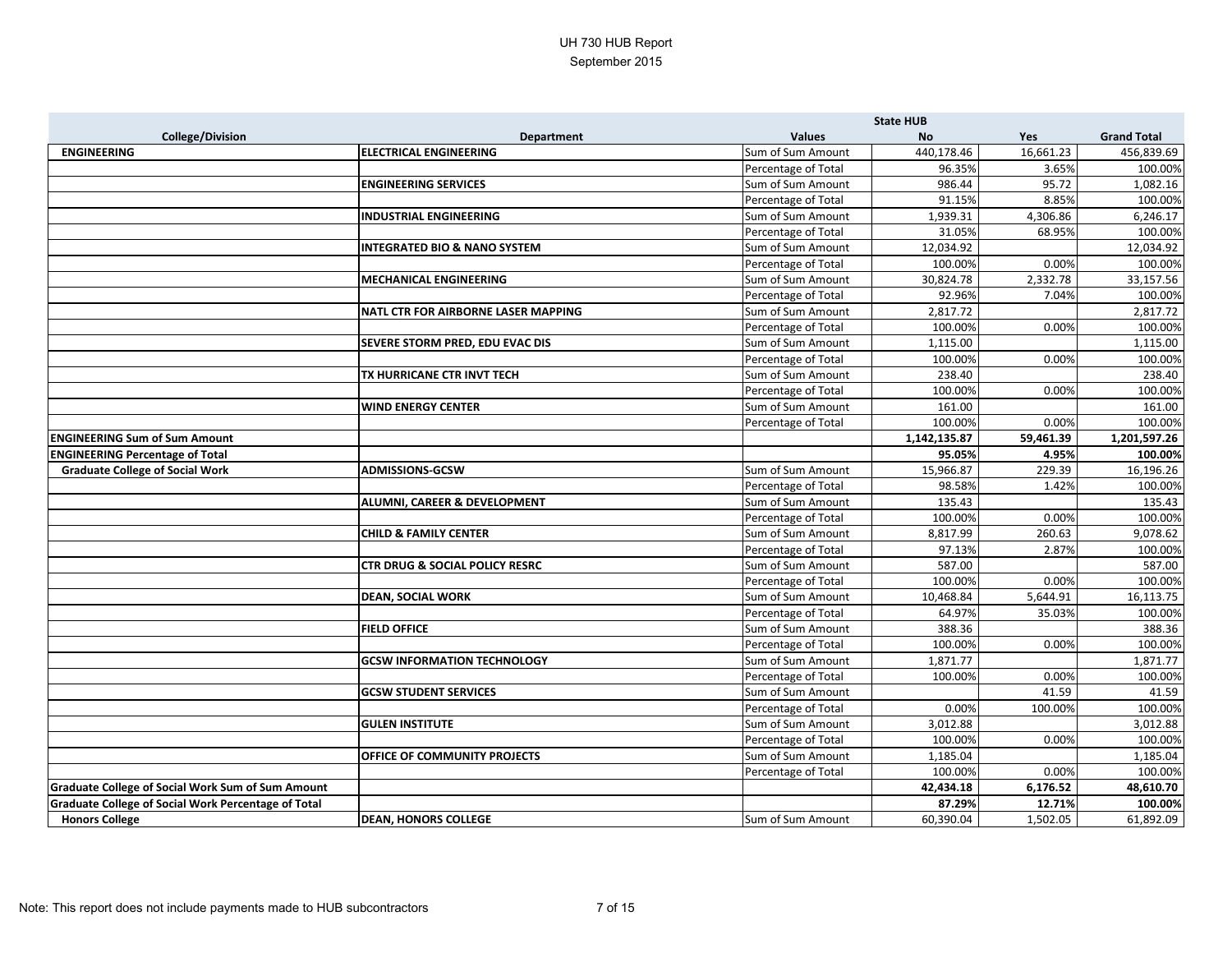|                                                     |                                                |                     | <b>State HUB</b> |           |                    |
|-----------------------------------------------------|------------------------------------------------|---------------------|------------------|-----------|--------------------|
| <b>College/Division</b>                             | <b>Department</b>                              | <b>Values</b>       | <b>No</b>        | Yes       | <b>Grand Total</b> |
| <b>Honors College</b>                               | <b>DEAN, HONORS COLLEGE</b>                    | Percentage of Total | 97.57%           | 2.43%     | 100.00%            |
|                                                     | <b>FORENSICS PROGRAM</b>                       | Sum of Sum Amount   | 177.33           |           | 177.33             |
|                                                     |                                                | Percentage of Total | 100.00%          | 0.00%     | 100.00%            |
|                                                     | <b>INACTIVE-HOUSTON TEACHERS INSTITUTE</b>     | Sum of Sum Amount   | 150.00           |           | 150.00             |
|                                                     |                                                | Percentage of Total | 100.00%          | 0.00%     | 100.00%            |
| Honors College Sum of Sum Amount                    |                                                |                     | 60,717.37        | 1,502.05  | 62,219.42          |
| Honors College Percentage of Total                  |                                                |                     | 97.59%           | 2.41%     | 100.00%            |
| <b>Hotel and Restaurant Management</b>              | <b>DEAN, HOTEL &amp; RESTAURANT MANAG</b>      | Sum of Sum Amount   | 5,373.17         | 334.19    | 5,707.36           |
|                                                     |                                                | Percentage of Total | 94.14%           | 5.86%     | 100.00%            |
|                                                     | HOTEL AND RESTAURANT MANAGEMENT                | Sum of Sum Amount   | 198,886.62       | 59,094.28 | 257,980.90         |
|                                                     |                                                | Percentage of Total | 77.09%           | 22.91%    | 100.00%            |
| Hotel and Restaurant Management Sum of Sum Amount   |                                                |                     | 204,259.79       | 59,428.47 | 263,688.26         |
| Hotel and Restaurant Management Percentage of Total |                                                |                     | 77.46%           | 22.54%    | 100.00%            |
| <b>LAW CENTER</b>                                   | <b>ASSOCIATE DEAN, LAW</b>                     | Sum of Sum Amount   |                  | 476.93    | 476.93             |
|                                                     |                                                | Percentage of Total | 0.00%            | 100.00%   | 100.00%            |
|                                                     | <b>BLAKELEY INSTITUTE</b>                      | Sum of Sum Amount   | 5,110.49         | 615.85    | 5,726.34           |
|                                                     |                                                | Percentage of Total | 89.25%           | 10.75%    | 100.00%            |
|                                                     | <b>BUSINESS SERVICES, LAW</b>                  | Sum of Sum Amount   | 4,875.21         | 6,212.37  | 11,087.58          |
|                                                     |                                                | Percentage of Total | 43.97%           | 56.03%    | 100.00%            |
|                                                     | <b>CAREER SERVICES, LAW</b>                    | Sum of Sum Amount   | 19,181.73        | 528.74    | 19,710.47          |
|                                                     |                                                | Percentage of Total | 97.32%           | 2.68%     | 100.00%            |
|                                                     | <b>CENTER PROGRAMS, LAW</b>                    | Sum of Sum Amount   | 4,921.13         |           | 4,921.13           |
|                                                     |                                                | Percentage of Total | 100.00%          | 0.00%     | 100.00%            |
|                                                     | <b>CHAIRS AND PROFESSORSHIPS, LAW</b>          | Sum of Sum Amount   | 241.50           |           | 241.50             |
|                                                     |                                                | Percentage of Total | 100.00%          | 0.00%     | 100.00%            |
|                                                     | <b>DEAN, LAW</b>                               | Sum of Sum Amount   |                  | 1,774.70  | 1,774.70           |
|                                                     |                                                | Percentage of Total | 0.00%            | 100.00%   | 100.00%            |
|                                                     | <b>EXTERNAL AFFAIRS, LAW</b>                   | Sum of Sum Amount   | 2,863.20         | 726.69    | 3,589.89           |
|                                                     |                                                | Percentage of Total | 79.76%           | 20.24%    | 100.00%            |
|                                                     | <b>FACILITIES, LAW</b>                         | Sum of Sum Amount   | 7,920.09         | 505.36    | 8,425.45           |
|                                                     |                                                | Percentage of Total | 94.00%           | 6.00%     | 100.00%            |
|                                                     | <b>FACULTY SUPPORT LAW</b>                     | Sum of Sum Amount   | 203.71           | 2,751.40  | 2,955.11           |
|                                                     |                                                | Percentage of Total | 6.89%            | 93.11%    | 100.00%            |
|                                                     | HEALTH LAW & POLICY INSTITUTE                  | Sum of Sum Amount   | 2,237.32         | 3,823.11  | 6,060.43           |
|                                                     |                                                | Percentage of Total | 36.92%           | 63.08%    | 100.00%            |
|                                                     | <b>INST OF HIGHER EDU &amp; GOVERNANCE LAW</b> | Sum of Sum Amount   | 62.31            |           | 62.31              |
|                                                     |                                                | Percentage of Total | 100.00%          | 0.00%     | 100.00%            |
|                                                     | <b>LAW</b>                                     | Sum of Sum Amount   | 6,000.00         |           | 6,000.00           |
|                                                     |                                                | Percentage of Total | 100.00%          | 0.00%     | 100.00%            |
|                                                     | <b>LAW FOUNDATION</b>                          | Sum of Sum Amount   | 232.88           |           | 232.88             |
|                                                     |                                                | Percentage of Total | 100.00%          | 0.00%     | 100.00%            |
|                                                     | LAW INFORMATION TECHNOLOGY                     | Sum of Sum Amount   | 5,461.04         | 574.05    | 6,035.09           |
|                                                     |                                                | Percentage of Total | 90.49%           | 9.51%     | 100.00%            |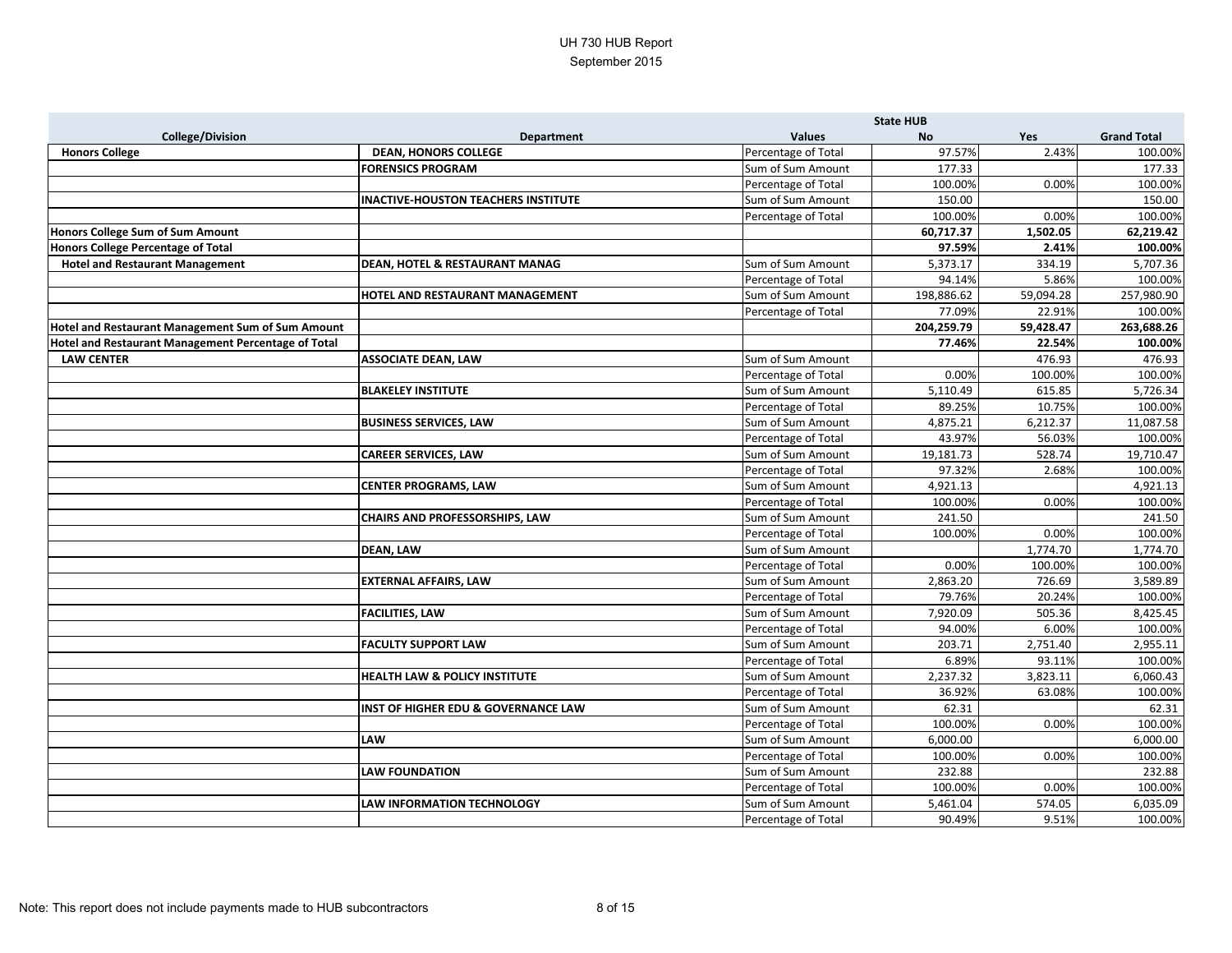|                                         |                                         |                     | <b>State HUB</b> |           |                    |
|-----------------------------------------|-----------------------------------------|---------------------|------------------|-----------|--------------------|
| <b>College/Division</b>                 | <b>Department</b>                       | <b>Values</b>       | <b>No</b>        | Yes       | <b>Grand Total</b> |
| <b>LAW CENTER</b>                       | <b>LAW LIBRARY</b>                      | Sum of Sum Amount   | 17,121.62        | 349.07    | 17,470.69          |
|                                         |                                         | Percentage of Total | 98.00%           | 2.00%     | 100.00%            |
|                                         | LEGAL AID CLINIC, LAW                   | Sum of Sum Amount   | 849.28           | 219.58    | 1,068.86           |
|                                         |                                         | Percentage of Total | 79.46%           | 20.54%    | 100.00%            |
|                                         | LEGAL RESEARCH & WRITING, LAW           | Sum of Sum Amount   | 3,634.00         |           | 3,634.00           |
|                                         |                                         | Percentage of Total | 100.00%          | 0.00%     | 100.00%            |
|                                         | <b>PUBLIC RELS &amp; MARKETING, LAW</b> | Sum of Sum Amount   | 4,043.34         |           | 4,043.34           |
|                                         |                                         | Percentage of Total | 100.00%          | 0.00%     | 100.00%            |
|                                         | <b>STUDENT ORGANIZATION, LAW</b>        | Sum of Sum Amount   | 350.88           |           | 350.88             |
|                                         |                                         | Percentage of Total | 100.00%          | 0.00%     | 100.00%            |
|                                         | <b>STUDENT SERVICES, LAW</b>            | Sum of Sum Amount   | 14,340.19        | 181.83    | 14,522.02          |
|                                         |                                         | Percentage of Total | 98.75%           | 1.25%     | 100.00%            |
| <b>LAW CENTER Sum of Sum Amount</b>     |                                         |                     | 99,649.92        | 18,739.68 | 118,389.60         |
| <b>LAW CENTER Percentage of Total</b>   |                                         |                     | 84.17%           | 15.83%    | 100.00%            |
| <b>Liberal Arts and Social Sciences</b> | <b>AEROSPACE STUDIES</b>                | Sum of Sum Amount   | 772.75           | 527.44    | 1,300.19           |
|                                         |                                         | Percentage of Total | 59.43%           | 40.57%    | 100.00%            |
|                                         | <b>AFRICAN-AMERICAN STUDIES</b>         | Sum of Sum Amount   | 600.46           |           | 600.46             |
|                                         |                                         | Percentage of Total | 100.00%          | 0.00%     | 100.00%            |
|                                         | <b>ART</b>                              | Sum of Sum Amount   | 26,789.47        | 795.26    | 27,584.73          |
|                                         |                                         | Percentage of Total | 97.12%           | 2.88%     | 100.00%            |
|                                         | <b>ARTE PUBLICO</b>                     | Sum of Sum Amount   | 80,898.55        | 154.59    | 81,053.14          |
|                                         |                                         | Percentage of Total | 99.81%           | 0.19%     | 100.00%            |
|                                         | <b>BAND</b>                             | Sum of Sum Amount   | 35,483.00        |           | 35,483.00          |
|                                         |                                         | Percentage of Total | 100.00%          | 0.00%     | 100.00%            |
|                                         | <b>BLAFFER GALLERY</b>                  | Sum of Sum Amount   | 16,451.04        | 329.73    | 16,780.77          |
|                                         |                                         | Percentage of Total | 98.04%           | 1.96%     | 100.00%            |
|                                         | <b>CENTER FOR PUBLIC HISTORY</b>        | Sum of Sum Amount   | 6,654.61         | 717.17    | 7,371.78           |
|                                         |                                         | Percentage of Total | 90.27%           | 9.73%     | 100.00%            |
|                                         | <b>COMMUNICATION</b>                    | Sum of Sum Amount   | 13,938.61        | 4,487.75  | 18,426.36          |
|                                         |                                         | Percentage of Total | 75.64%           | 24.36%    | 100.00%            |
|                                         | <b>COMMUNICATIONS DISORDERS</b>         | Sum of Sum Amount   | 21,240.84        | 389.23    | 21,630.07          |
|                                         |                                         | Percentage of Total | 98.20%           | 1.80%     | 100.00%            |
|                                         | <b>COMPARATIVE CULTURAL STUDIES</b>     | Sum of Sum Amount   | 256.74           |           | 256.74             |
|                                         |                                         | Percentage of Total | 100.00%          | 0.00%     | 100.00%            |
|                                         | <b>CTR NEURO AND BIOMECH RESEARCH</b>   | Sum of Sum Amount   | 3,147.12         |           | 3,147.12           |
|                                         |                                         | Percentage of Total | 100.00%          | 0.00%     | 100.00%            |
|                                         | <b>CWMCA CENTER FOR THE ARTS</b>        | Sum of Sum Amount   | 15,084.91        |           | 15,084.91          |
|                                         |                                         | Percentage of Total | 100.00%          | 0.00%     | 100.00%            |
|                                         | <b>DEAN, LIBERAL ARTS &amp; SOC SCI</b> | Sum of Sum Amount   | 29,794.30        | 982.19    | 30,776.49          |
|                                         |                                         | Percentage of Total | 96.81%           | 3.19%     | 100.00%            |
|                                         | <b>ECONOMICS</b>                        | Sum of Sum Amount   | 14,726.96        | 153.99    | 14,880.95          |
|                                         |                                         | Percentage of Total | 98.97%           | 1.03%     | 100.00%            |
|                                         | <b>ENGLISH</b>                          | Sum of Sum Amount   | 20,238.25        | 3,509.09  | 23,747.34          |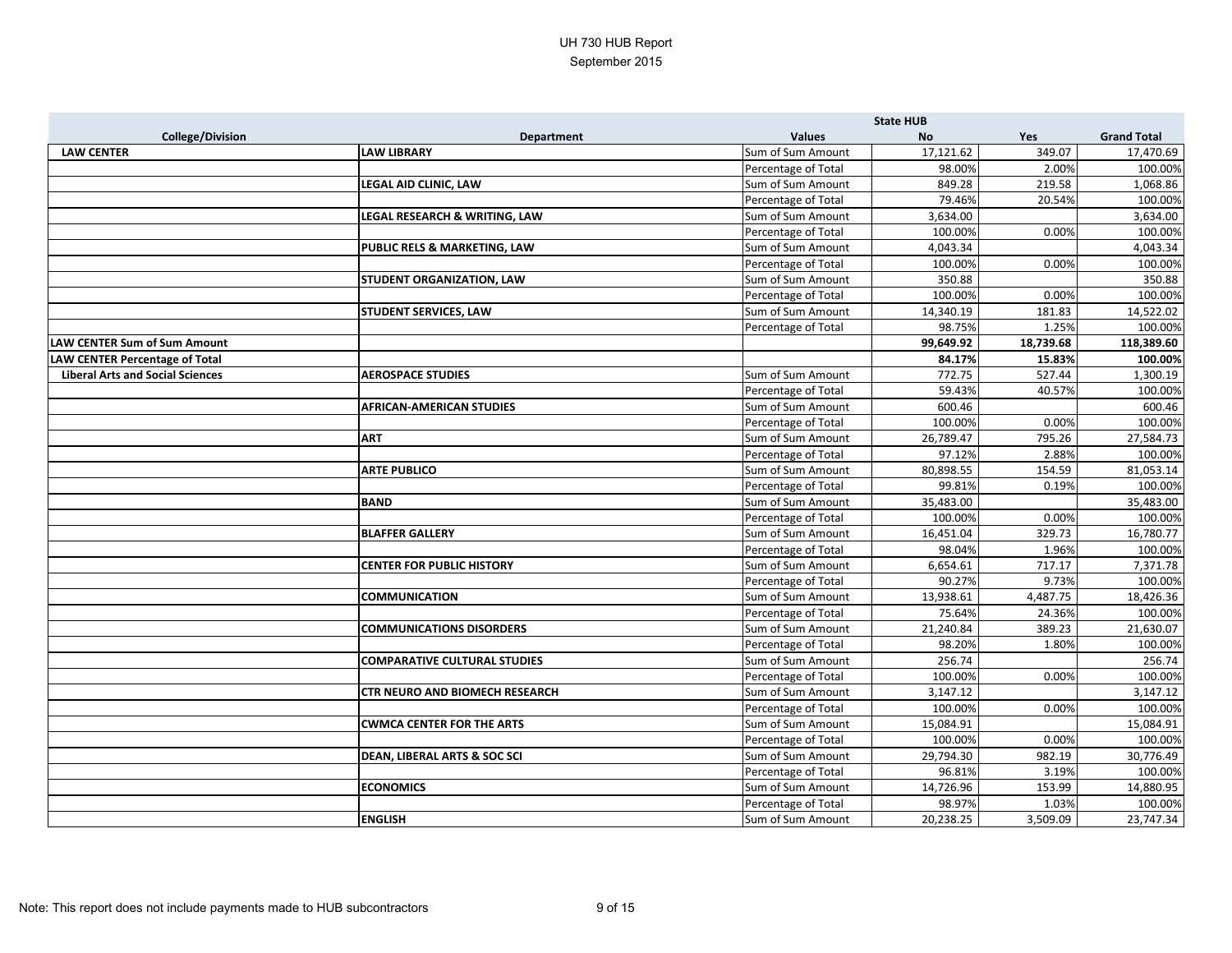|                                                      |                                       |                     | <b>State HUB</b> |           |                    |
|------------------------------------------------------|---------------------------------------|---------------------|------------------|-----------|--------------------|
| <b>College/Division</b>                              | <b>Department</b>                     | <b>Values</b>       | <b>No</b>        | Yes       | <b>Grand Total</b> |
| <b>Liberal Arts and Social Sciences</b>              | <b>ENGLISH</b>                        | Percentage of Total | 85.22%           | 14.78%    | 100.00%            |
|                                                      | HEALTH AND HUMAN PERFORMANCE          | Sum of Sum Amount   | 49,828.88        | 373.43    | 50,202.31          |
|                                                      |                                       | Percentage of Total | 99.26%           | 0.74%     | 100.00%            |
|                                                      | <b>HISPANIC STUDIES</b>               | Sum of Sum Amount   | 2,943.25         | 328.28    | 3,271.53           |
|                                                      |                                       | Percentage of Total | 89.97%           | 10.03%    | 100.00%            |
|                                                      | <b>HISTORY</b>                        | Sum of Sum Amount   | 8,768.76         | 1,878.31  | 10,647.07          |
|                                                      |                                       | Percentage of Total | 82.36%           | 17.64%    | 100.00%            |
|                                                      | <b>HOBBY CENTER FOR PUBLIC POLICY</b> | Sum of Sum Amount   | 15,349.35        | 1,806.77  | 17,156.12          |
|                                                      |                                       | Percentage of Total | 89.47%           | 10.53%    | 100.00%            |
|                                                      | <b>MEXICAN-AMERICAN STUDIES</b>       | Sum of Sum Amount   | 5,950.26         | 1,414.33  | 7,364.59           |
|                                                      |                                       | Percentage of Total | 80.80%           | 19.20%    | 100.00%            |
|                                                      | <b>MILITARY SCIENCE</b>               | Sum of Sum Amount   | 548.67           |           | 548.67             |
|                                                      |                                       | Percentage of Total | 100.00%          | 0.00%     | 100.00%            |
|                                                      | <b>MODERN AND CLASSICAL LANGUAGES</b> | Sum of Sum Amount   | 3,929.70         |           | 3,929.70           |
|                                                      |                                       | Percentage of Total | 100.00%          | 0.00%     | 100.00%            |
|                                                      | <b>MUSIC</b>                          | Sum of Sum Amount   | 51,543.19        | 2,224.50  | 53,767.69          |
|                                                      |                                       | Percentage of Total | 95.86%           | 4.14%     | 100.00%            |
|                                                      | <b>PHILOSOPHY</b>                     | Sum of Sum Amount   | 333.66           | 89.91     | 423.57             |
|                                                      |                                       | Percentage of Total | 78.77%           | 21.23%    | 100.00%            |
|                                                      | <b>POLITICAL SCIENCE</b>              | Sum of Sum Amount   | 3,828.94         | 887.79    | 4,716.73           |
|                                                      |                                       | Percentage of Total | 81.18%           | 18.82%    | 100.00%            |
|                                                      | <b>PSYCHOLOGY</b>                     | Sum of Sum Amount   | 34,475.65        | 1,613.09  | 36,088.74          |
|                                                      |                                       | Percentage of Total | 95.53%           | 4.47%     | 100.00%            |
|                                                      | PUBLIC ADMINISTRATION PROGRAM         | Sum of Sum Amount   | 3,187.64         | 537.00    | 3,724.64           |
|                                                      |                                       | Percentage of Total | 85.58%           | 14.42%    | 100.00%            |
|                                                      | <b>SOCIOLOGY</b>                      | Sum of Sum Amount   | 2,309.60         | 150.25    | 2,459.85           |
|                                                      |                                       | Percentage of Total | 93.89%           | 6.11%     | 100.00%            |
|                                                      | <b>THEATER</b>                        | Sum of Sum Amount   | 84,637.29        | 2,290.15  | 86,927.44          |
|                                                      |                                       | Percentage of Total | 97.37%           | 2.63%     | 100.00%            |
|                                                      | <b>WOMEN'S STUDIES PROGRAM</b>        | Sum of Sum Amount   | 285.56           |           | 285.56             |
|                                                      |                                       | Percentage of Total | 100.00%          | 0.00%     | 100.00%            |
| Liberal Arts and Social Sciences Sum of Sum Amount   |                                       |                     | 553,998.01       | 25,640.25 | 579,638.26         |
| Liberal Arts and Social Sciences Percentage of Total |                                       |                     | 95.58%           | 4.42%     | 100.00%            |
| Library                                              | <b>UNIVERSITY LIBRARIES</b>           | Sum of Sum Amount   | 700,434.51       | 18,787.87 | 719,222.38         |
|                                                      |                                       | Percentage of Total | 97.39%           | 2.61%     | 100.00%            |
| <b>Library Sum of Sum Amount</b>                     |                                       |                     | 700,434.51       | 18,787.87 | 719,222.38         |
| Library Percentage of Total                          |                                       |                     | 97.39%           | 2.61%     | 100.00%            |
| <b>Natural Science and Mathematics</b>               | <b>BIOLOGY &amp; BIOCHEMISTRY</b>     | Sum of Sum Amount   | 123,582.37       | 1,044.10  | 124,626.47         |
|                                                      |                                       | Percentage of Total | 99.16%           | 0.84%     | 100.00%            |
|                                                      | <b>CHEMISTRY</b>                      | Sum of Sum Amount   | 95,578.44        | 2,722.00  | 98,300.44          |
|                                                      |                                       | Percentage of Total | 97.23%           | 2.77%     | 100.00%            |
|                                                      | <b>COMPUTER SCIENCE</b>               | Sum of Sum Amount   | 27,711.26        | 584.67    | 28,295.93          |
|                                                      |                                       | Percentage of Total | 97.93%           | 2.07%     | 100.00%            |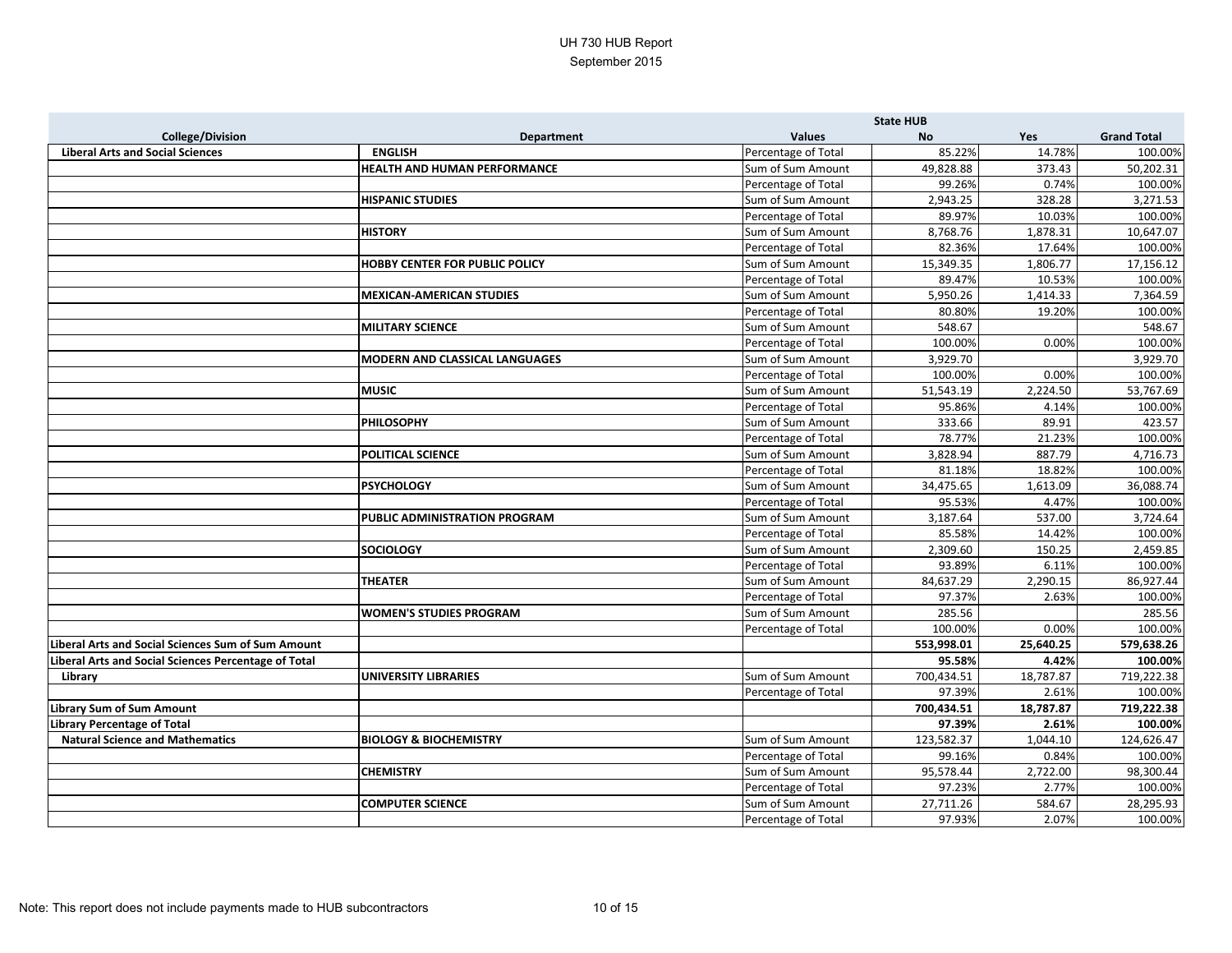|                                                          |                                                       |                     | <b>State HUB</b> |           |                    |
|----------------------------------------------------------|-------------------------------------------------------|---------------------|------------------|-----------|--------------------|
| <b>College/Division</b>                                  | <b>Department</b>                                     | <b>Values</b>       | <b>No</b>        | Yes       | <b>Grand Total</b> |
| <b>Natural Science and Mathematics</b>                   | <b>CTR FOR APPLIED GEOSC &amp; ENERGY (CAGE)</b>      | Sum of Sum Amount   | 71.79            |           | 71.79              |
|                                                          |                                                       | Percentage of Total | 100.00%          | 0.00%     | 100.00%            |
|                                                          | <b>CTR FOR NUCLEAR RECEPTORS &amp; CELL SIGNALING</b> | Sum of Sum Amount   | 35,487.18        | 788.70    | 36,275.88          |
|                                                          |                                                       | Percentage of Total | 97.83%           | 2.17%     | 100.00%            |
|                                                          | <b>DEAN, NATURAL SCIENCE &amp; MATHE</b>              | Sum of Sum Amount   | 21,119.61        | 1,674.01  | 22,793.62          |
|                                                          |                                                       | Percentage of Total | 92.66%           | 7.34%     | 100.00%            |
|                                                          | <b>EARTH AND ATMOSPHERIC SCIENCES</b>                 | Sum of Sum Amount   | 109,415.93       | 7,858.70  | 117,274.63         |
|                                                          |                                                       | Percentage of Total | 93.30%           | 6.70%     | 100.00%            |
|                                                          | <b>HOUSTON COASTAL CENTER</b>                         | Sum of Sum Amount   | 807.62           |           | 807.62             |
|                                                          |                                                       | Percentage of Total | 100.00%          | 0.00%     | 100.00%            |
|                                                          | INST FOR CLIMATE/ATMOSPHERIC SCIENCE (CAS)            | Sum of Sum Amount   | 125.41           |           | 125.41             |
|                                                          |                                                       | Percentage of Total | 100.00%          | 0.00%     | 100.00%            |
|                                                          | <b>MATHEMATICS</b>                                    | Sum of Sum Amount   | 17,107.48        | 1,513.13  | 18,620.61          |
|                                                          |                                                       | Percentage of Total | 91.87%           | 8.13%     | 100.00%            |
|                                                          | <b>PHYSICS</b>                                        | Sum of Sum Amount   | 118,800.57       | 2,424.68  | 121,225.25         |
|                                                          |                                                       | Percentage of Total | 98.00%           | 2.00%     | 100.00%            |
| <b>Natural Science and Mathematics Sum of Sum Amount</b> |                                                       |                     | 549,807.66       | 18,609.99 | 568,417.65         |
| Natural Science and Mathematics Percentage of Total      |                                                       |                     | 96.73%           | 3.27%     | 100.00%            |
| <b>Optometry</b>                                         | <b>DEAN, OPTOMETRY</b>                                | Sum of Sum Amount   | 36,753.27        | 647.03    | 37,400.30          |
|                                                          |                                                       | Percentage of Total | 98.27%           | 1.73%     | 100.00%            |
|                                                          | <b>OPT VISION SCIENCES</b>                            | Sum of Sum Amount   | 15,875.31        | 580.94    | 16,456.25          |
|                                                          |                                                       | Percentage of Total | 96.47%           | 3.53%     | 100.00%            |
|                                                          | <b>OPTOMETRY CLINIC</b>                               | Sum of Sum Amount   | 469,550.49       | 11,582.10 | 481,132.59         |
|                                                          |                                                       | Percentage of Total | 97.59%           | 2.41%     | 100.00%            |
| <b>Optometry Sum of Sum Amount</b>                       |                                                       |                     | 522,179.07       | 12,810.07 | 534,989.14         |
| <b>Optometry Percentage of Total</b>                     |                                                       |                     | 97.61%           | 2.39%     | 100.00%            |
| Pharmacy                                                 | <b>CLINICAL PHARMACY &amp; ADMINISTRA</b>             | Sum of Sum Amount   | 41,293.87        | 2,892.19  | 44,186.06          |
|                                                          |                                                       | Percentage of Total | 93.45%           | 6.55%     | 100.00%            |
|                                                          | <b>DEAN, PHARMACY</b>                                 | Sum of Sum Amount   | 37,398.75        | 2,003.57  | 39,402.32          |
|                                                          |                                                       | Percentage of Total | 94.92%           | 5.08%     | 100.00%            |
|                                                          | <b>EXPERIENTIAL PROGRAMS</b>                          | Sum of Sum Amount   | 14,842.73        | 107.58    | 14,950.31          |
|                                                          |                                                       | Percentage of Total | 99.28%           | 0.72%     | 100.00%            |
|                                                          | PHAR HEALTH OUTCOMES & POLICY                         | Sum of Sum Amount   | 1,882.53         |           | 1,882.53           |
|                                                          |                                                       | Percentage of Total | 100.00%          | 0.00%     | 100.00%            |
|                                                          | PHARMACOLOGICAL & PHARMACEUTIC                        | Sum of Sum Amount   | 71,390.45        | 1,146.81  | 72,537.26          |
|                                                          |                                                       | Percentage of Total | 98.42%           | 1.58%     | 100.00%            |
|                                                          | <b>STUDENT SERVICES PHARMACY</b>                      | Sum of Sum Amount   | 8,008.93         | 1,464.47  | 9,473.40           |
|                                                          |                                                       | Percentage of Total | 84.54%           | 15.46%    | 100.00%            |
| Pharmacy Sum of Sum Amount                               |                                                       |                     | 174,817.26       | 7,614.62  | 182,431.88         |
| <b>Pharmacy Percentage of Total</b>                      |                                                       |                     | 95.83%           | 4.17%     | 100.00%            |
| Research                                                 | ADV SUPERCONDUCTIVITY MANUF INST (ASMI)               | Sum of Sum Amount   | 1,249.00         |           | 1,249.00           |
|                                                          |                                                       | Percentage of Total | 100.00%          | 0.00%     | 100.00%            |
|                                                          | <b>ANIMAL CARE OPERATIONS</b>                         | Sum of Sum Amount   | 21,738.79        | 1,464.66  | 23,203.45          |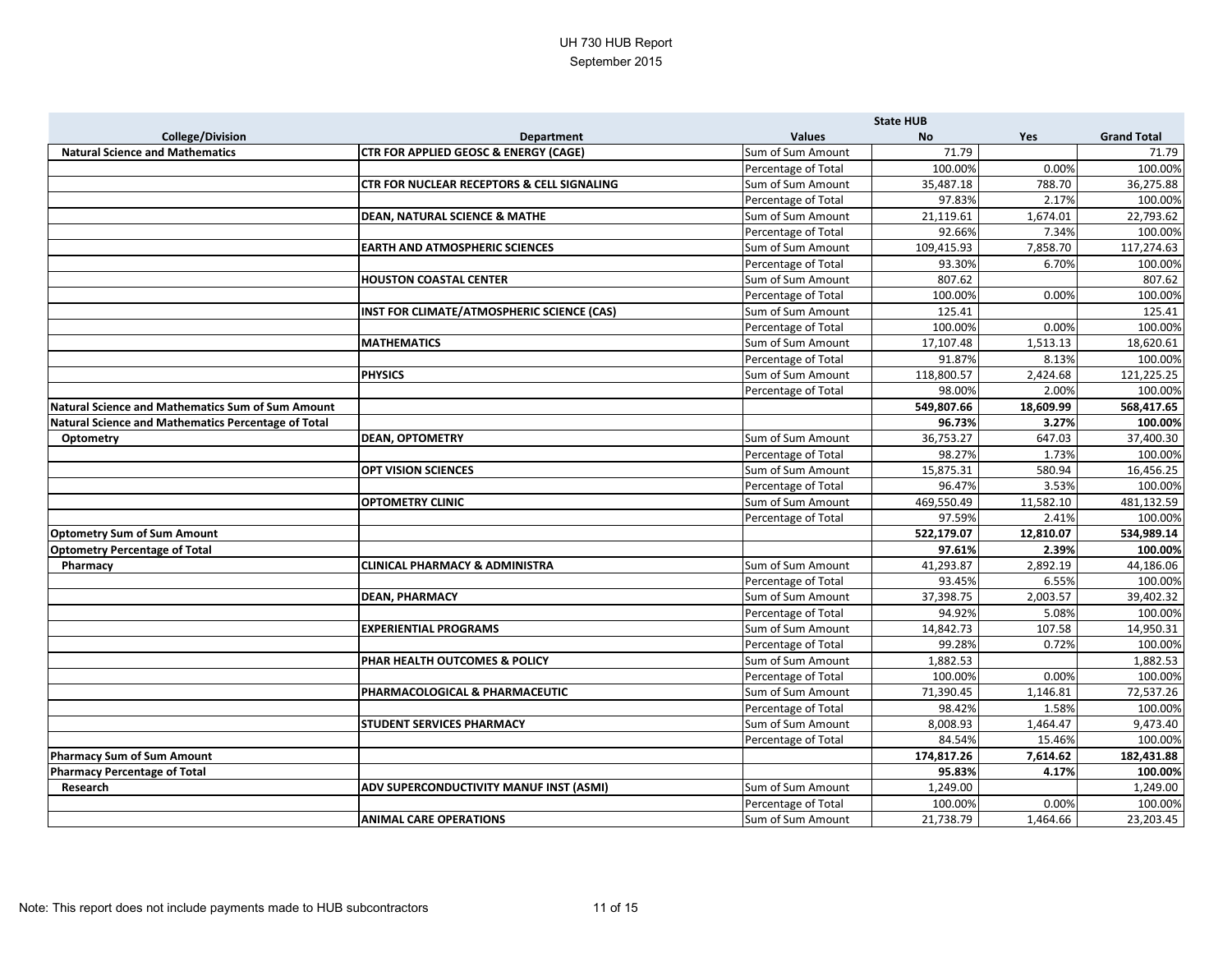|                                              |                                                     |                     | <b>State HUB</b> |           |                    |
|----------------------------------------------|-----------------------------------------------------|---------------------|------------------|-----------|--------------------|
| <b>College/Division</b>                      | <b>Department</b>                                   | <b>Values</b>       | <b>No</b>        | Yes       | <b>Grand Total</b> |
| Research                                     | <b>ANIMAL CARE OPERATIONS</b>                       | Percentage of Total | 93.69%           | 6.31%     | 100.00%            |
|                                              | <b>BUSINESS OPERATIONS &amp; IT</b>                 | Sum of Sum Amount   | 405.10           |           | 405.10             |
|                                              |                                                     | Percentage of Total | 100.00%          | 0.00%     | 100.00%            |
|                                              | <b>CENTER FOR ADVANCED COMPUTING &amp; DATA SYS</b> | Sum of Sum Amount   | 3,901.03         | 1,615.58  | 5,516.61           |
|                                              |                                                     | Percentage of Total | 70.71%           | 29.29%    | 100.00%            |
|                                              | <b>CENTER FOR ADVANCED MATERIALS</b>                | Sum of Sum Amount   | 2,218.04         | 146.83    | 2,364.87           |
|                                              |                                                     | Percentage of Total | 93.79%           | 6.21%     | 100.00%            |
|                                              | <b>ENVIRONMENT HEALTH &amp; LIFE SAFETY</b>         | Sum of Sum Amount   | 850.62           | 37.26     | 887.88             |
|                                              |                                                     | Percentage of Total | 95.80%           | 4.20%     | 100.00%            |
|                                              | <b>GRANT DEVELOPMENT</b>                            | Sum of Sum Amount   | 61.20            | 250.82    | 312.02             |
|                                              |                                                     | Percentage of Total | 19.61%           | 80.39%    | 100.00%            |
|                                              | <b>GRANTS AND CONTRACTS</b>                         | Sum of Sum Amount   | 606.94           | 332.84    | 939.78             |
|                                              |                                                     | Percentage of Total | 64.58%           | 35.42%    | 100.00%            |
|                                              | OFFICE OF INTELLECTUAL PROPERTY MGMT                | Sum of Sum Amount   | 226,111.98       | 239.45    | 226,351.43         |
|                                              |                                                     | Percentage of Total | 99.89%           | 0.11%     | 100.00%            |
|                                              | <b>RESEARCH</b>                                     | Sum of Sum Amount   | 5,899.72         | 6,908.73  | 12,808.45          |
|                                              |                                                     | Percentage of Total | 46.06%           | 53.94%    | 100.00%            |
|                                              | <b>RESEARCH INVESTMENT FUND</b>                     | Sum of Sum Amount   | 15,824.84        |           | 15,824.84          |
|                                              |                                                     | Percentage of Total | 100.00%          | 0.00%     | 100.00%            |
|                                              | RESEARCH POLICIES/COMPLIANCE/COMMITTEES             | Sum of Sum Amount   | 3,404.15         | 591.89    | 3,996.04           |
|                                              |                                                     | Percentage of Total | 85.19%           | 14.81%    | 100.00%            |
|                                              | <b>TIMES</b>                                        | Sum of Sum Amount   | 21,856.24        | 13,553.49 | 35,409.73          |
|                                              |                                                     | Percentage of Total | 61.72%           | 38.28%    | 100.00%            |
|                                              | TX CTR SUPERCONDUCTIVITY AT UH                      | Sum of Sum Amount   | 24,894.75        | 1,679.37  | 26,574.12          |
|                                              |                                                     | Percentage of Total | 93.68%           | 6.32%     | 100.00%            |
|                                              | TX OBESITY RESEARCH CENTER                          | Sum of Sum Amount   | 2,050.15         |           | 2,050.15           |
|                                              |                                                     | Percentage of Total | 100.00%          | 0.00%     | 100.00%            |
| <b>Research Sum of Sum Amount</b>            |                                                     |                     | 331,072.55       | 26,820.92 | 357,893.47         |
| <b>Research Percentage of Total</b>          |                                                     |                     | 92.51%           | 7.49%     | 100.00%            |
| <b>School of Nursing</b>                     | <b>School of Nursing</b>                            | Sum of Sum Amount   | 363.54           | 145.46    | 509.00             |
|                                              |                                                     | Percentage of Total | 71.42%           | 28.58%    | 100.00%            |
| <b>School of Nursing Sum of Sum Amount</b>   |                                                     |                     | 363.54           | 145.46    | 509.00             |
| <b>School of Nursing Percentage of Total</b> |                                                     |                     | 71.42%           | 28.58%    | 100.00%            |
| <b>Student Affairs</b>                       | <b>ADMISSIONS</b>                                   | Sum of Sum Amount   | 7,347.85         | 3,525.28  | 10,873.13          |
|                                              |                                                     | Percentage of Total | 67.58%           | 32.42%    | 100.00%            |
|                                              | <b>CAMPUS RECREATION</b>                            | Sum of Sum Amount   | 38,595.98        | 393.57    | 38,989.55          |
|                                              |                                                     | Percentage of Total | 98.99%           | 1.01%     | 100.00%            |
|                                              | <b>CENTER FOR DIVERSITY &amp; INCLUSION</b>         | Sum of Sum Amount   | 2,218.64         |           | 2,218.64           |
|                                              |                                                     | Percentage of Total | 100.00%          | 0.00%     | 100.00%            |
|                                              | <b>CENTER FOR LEADERSHIP &amp; FSL</b>              | Sum of Sum Amount   | 1,077.33         | 517.59    | 1,594.92           |
|                                              |                                                     | Percentage of Total | 67.55%           | 32.45%    | 100.00%            |
|                                              | <b>CENTER FOR STUDENT INVOLVEMENT</b>               | Sum of Sum Amount   | 69,434.76        | 8,486.87  | 77,921.63          |
|                                              |                                                     | Percentage of Total | 89.11%           | 10.89%    | 100.00%            |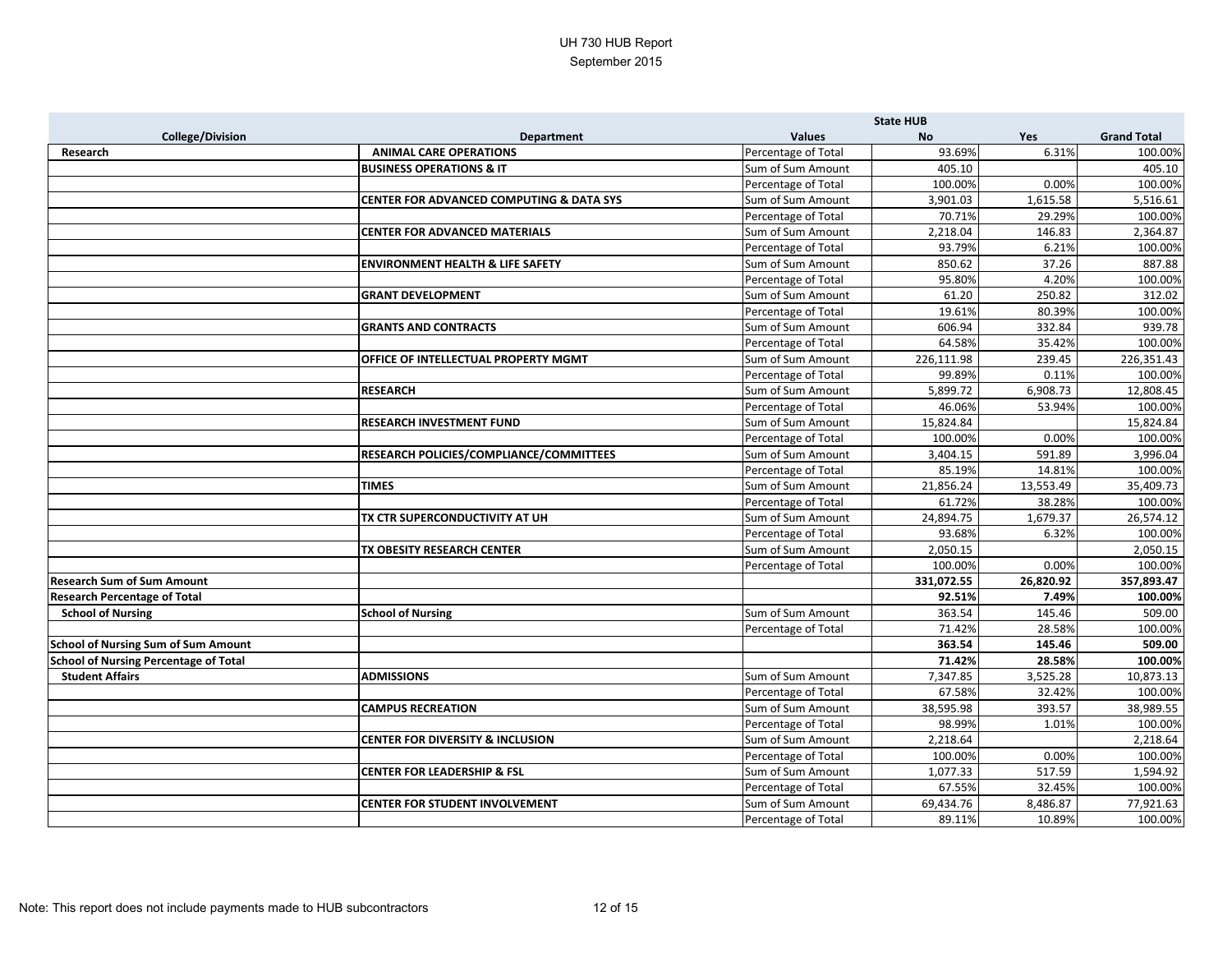|                         |                                           | <b>State HUB</b>    |           |           |                    |
|-------------------------|-------------------------------------------|---------------------|-----------|-----------|--------------------|
| <b>College/Division</b> | <b>Department</b>                         | <b>Values</b>       | <b>No</b> | Yes       | <b>Grand Total</b> |
| <b>Student Affairs</b>  | <b>CENTER FOR STUDENT MEDIA</b>           | Sum of Sum Amount   | 26,401.85 | 67.20     | 26,469.05          |
|                         |                                           | Percentage of Total | 99.75%    | 0.25%     | 100.00%            |
|                         | <b>CENTER FOR STUDENTS W/DISABILITIES</b> | Sum of Sum Amount   | 45,872.55 | 10,380.80 | 56,253.35          |
|                         |                                           | Percentage of Total | 81.55%    | 18.45%    | 100.00%            |
|                         | <b>CHILDREN'S LEARNING CENTER</b>         | Sum of Sum Amount   | 7,701.82  | 507.35    | 8,209.17           |
|                         |                                           | Percentage of Total | 93.82%    | 6.18%     | 100.00%            |
|                         | <b>COUNSELING AND PSYCH SVCS</b>          | Sum of Sum Amount   | 447.57    | 842.75    | 1,290.32           |
|                         |                                           | Percentage of Total | 34.69%    | 65.31%    | 100.00%            |
|                         | <b>DEAN OF STUDENTS</b>                   | Sum of Sum Amount   | 4,256.68  | 951.84    | 5,208.52           |
|                         |                                           | Percentage of Total | 81.73%    | 18.27%    | 100.00%            |
|                         | <b>ENROLLMENT MANAGEMENT SERVICES</b>     | Sum of Sum Amount   | 4,435.50  | 211.54    | 4,647.04           |
|                         |                                           | Percentage of Total | 95.45%    | 4.55%     | 100.00%            |
|                         | <b>ENROLLMENT MGMT PROD SUPPORT</b>       | Sum of Sum Amount   | 3,297.00  | 1,340.97  | 4,637.97           |
|                         |                                           | Percentage of Total | 71.09%    | 28.91%    | 100.00%            |
|                         | <b>LGBT RESOURCE CENTER</b>               | Sum of Sum Amount   | 219.54    | 38.52     | 258.06             |
|                         |                                           | Percentage of Total | 85.07%    | 14.93%    | 100.00%            |
|                         | OFFICE OF THE UNIVERSITY REGISTRAR        | Sum of Sum Amount   | 16,570.34 | 970.36    | 17,540.70          |
|                         |                                           | Percentage of Total | 94.47%    | 5.53%     | 100.00%            |
|                         | <b>RELIGION CENTER</b>                    | Sum of Sum Amount   | 1,936.91  | 1,149.93  | 3,086.84           |
|                         |                                           | Percentage of Total | 62.75%    | 37.25%    | 100.00%            |
|                         | <b>SCHOLARSHIPS AND FINANCIAL AID</b>     | Sum of Sum Amount   | 20,900.83 |           | 20,900.83          |
|                         |                                           | Percentage of Total | 100.00%   | 0.00%     | 100.00%            |
|                         | <b>STU COMMUNICATION &amp; MARKETING</b>  | Sum of Sum Amount   | 1,508.00  | 1,660.45  | 3,168.45           |
|                         |                                           | Percentage of Total | 47.59%    | 52.41%    | 100.00%            |
|                         | <b>STUDENT AFFAIRS</b>                    | Sum of Sum Amount   | 2,217.51  | 2,556.50  | 4,774.01           |
|                         |                                           | Percentage of Total | 46.45%    | 53.55%    | 100.00%            |
|                         | <b>STUDENT AFFAIRS IT SERVICES</b>        | Sum of Sum Amount   | 12,979.60 | 19,810.57 | 32,790.17          |
|                         |                                           | Percentage of Total | 39.58%    | 60.42%    | 100.00%            |
|                         | <b>STUDENT CENTER</b>                     | Sum of Sum Amount   | 76,704.83 | 13,717.57 | 90,422.40          |
|                         |                                           | Percentage of Total | 84.83%    | 15.17%    | 100.00%            |
|                         | <b>STUDENT HEALTH CENTER</b>              | Sum of Sum Amount   | 46,121.64 | 27,534.40 | 73,656.04          |
|                         |                                           | Percentage of Total | 62.62%    | 37.38%    | 100.00%            |
|                         | <b>STUDENT HOUSING - RESID LIFE (PH)</b>  | Sum of Sum Amount   | 73,864.21 | 13,810.78 | 87,674.99          |
|                         |                                           | Percentage of Total | 84.25%    | 15.75%    | 100.00%            |
|                         | UNIVERSITY CAREER SERVICES                | Sum of Sum Amount   | 8,123.54  | 276.20    | 8,399.74           |
|                         |                                           | Percentage of Total | 96.71%    | 3.29%     | 100.00%            |
|                         | <b>URBAN EXPERIENCE VPSA</b>              | Sum of Sum Amount   | 2,183.08  |           | 2,183.08           |
|                         |                                           | Percentage of Total | 100.00%   | 0.00%     | 100.00%            |
|                         | <b>VETERAN SERVICES</b>                   | Sum of Sum Amount   | 181.40    |           | 181.40             |
|                         |                                           | Percentage of Total | 100.00%   | 0.00%     | 100.00%            |
|                         | <b>WELLNESS CENTER</b>                    | Sum of Sum Amount   | 2,447.58  | 525.61    | 2,973.19           |
|                         |                                           | Percentage of Total | 82.32%    | 17.68%    | 100.00%            |
|                         | <b>WOMEN &amp; GENDER RESOURCE CENTER</b> | Sum of Sum Amount   | 536.00    |           | 536.00             |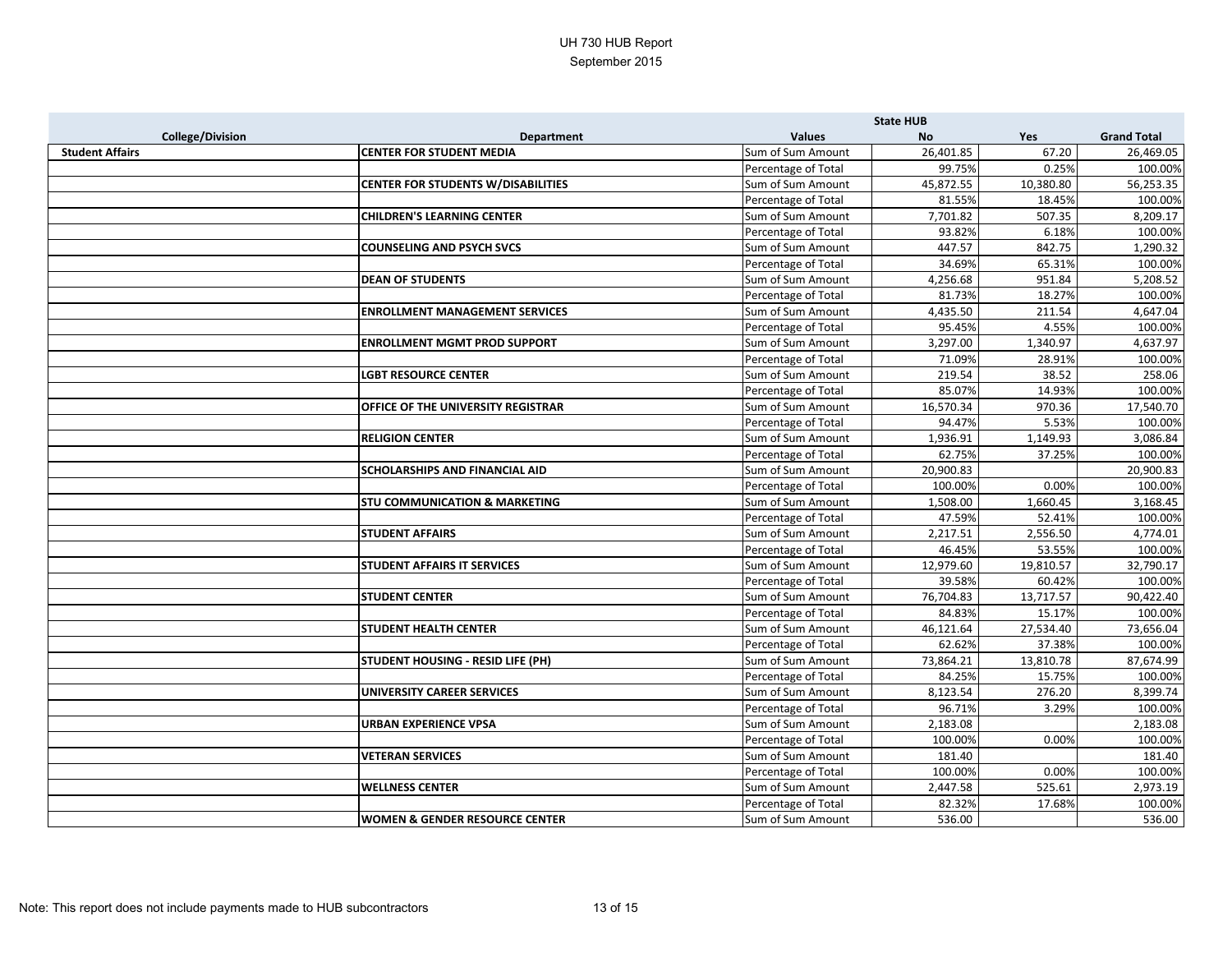|                                                      |                                           |                     | <b>State HUB</b> |            |                    |
|------------------------------------------------------|-------------------------------------------|---------------------|------------------|------------|--------------------|
| <b>College/Division</b>                              | <b>Department</b>                         | <b>Values</b>       | <b>No</b>        | Yes        | <b>Grand Total</b> |
| <b>Student Affairs</b>                               | <b>WOMEN &amp; GENDER RESOURCE CENTER</b> | Percentage of Total | 100.00%          | 0.00%      | 100.00%            |
| <b>Student Affairs Sum of Sum Amount</b>             |                                           |                     | 477,582.54       | 109,276.65 | 586,859.19         |
| <b>Student Affairs Percentage of Total</b>           |                                           |                     | 81.38%           | 18.62%     | 100.00%            |
| <b>Technology</b>                                    | <b>CENTER FOR LIFE SCIENCES TECH</b>      | Sum of Sum Amount   | 60.58            |            | 60.58              |
|                                                      |                                           | Percentage of Total | 100.00%          | 0.00%      | 100.00%            |
|                                                      | <b>CONSTRUCTION MANAGEMENT</b>            | Sum of Sum Amount   | 2,806.94         | 8,911.10   | 11,718.04          |
|                                                      |                                           | Percentage of Total | 23.95%           | 76.05%     | 100.00%            |
|                                                      | <b>CTR FOR INFO SCRTY, RES &amp; EDU</b>  | Sum of Sum Amount   | 3,839.12         |            | 3,839.12           |
|                                                      |                                           | Percentage of Total | 100.00%          | 0.00%      | 100.00%            |
|                                                      | <b>DEAN, TECHNOLOGY</b>                   | Sum of Sum Amount   | 13,493.75        | 6,423.49   | 19,917.24          |
|                                                      |                                           | Percentage of Total | 67.75%           | 32.25%     | 100.00%            |
|                                                      | <b>ENGINEERING TECHNOLOGY</b>             | Sum of Sum Amount   | 13,584.61        |            | 13,584.61          |
|                                                      |                                           | Percentage of Total | 100.00%          | 0.00%      | 100.00%            |
|                                                      | HUMAN DEVELOP AND CONSUMER SCI            | Sum of Sum Amount   | 3,610.68         | 276.57     | 3,887.25           |
|                                                      |                                           | Percentage of Total | 92.89%           | 7.11%      | 100.00%            |
|                                                      | <b>INFORMATION &amp; LOGISTICS TECH</b>   | Sum of Sum Amount   | 21,158.87        | 1,143.16   | 22,302.03          |
|                                                      |                                           | Percentage of Total | 94.87%           | 5.13%      | 100.00%            |
|                                                      | TX MANUFACTURING ASSISTANCE CTR (TMAC)    | Sum of Sum Amount   | 229.98           |            | 229.98             |
|                                                      |                                           | Percentage of Total | 100.00%          | 0.00%      | 100.00%            |
| <b>Technology Sum of Sum Amount</b>                  |                                           |                     | 58,784.53        | 16,754.32  | 75,538.85          |
| <b>Technology Percentage of Total</b>                |                                           |                     | 77.82%           | 22.18%     | 100.00%            |
| Univ Marketing, Comm & Media Rel                     | MARKETING-UNIV MKT, COMM & MEDIA REL      | Sum of Sum Amount   | 35,946.01        | 899.63     | 36,845.64          |
|                                                      |                                           | Percentage of Total | 97.56%           | 2.44%      | 100.00%            |
|                                                      | <b>MEDIA RELATIONS</b>                    | Sum of Sum Amount   | 775.18           |            | 775.18             |
|                                                      |                                           | Percentage of Total | 100.00%          | 0.00%      | 100.00%            |
|                                                      | VC/VP UNIV MKTG, COMM & MEDIA REL         | Sum of Sum Amount   | 6,819.27         | 318.34     | 7,137.61           |
|                                                      |                                           | Percentage of Total | 95.54%           | 4.46%      | 100.00%            |
| Univ Marketing, Comm & Media Rel Sum of Sum Amount   |                                           |                     | 43,540.46        | 1,217.97   | 44,758.43          |
| Univ Marketing, Comm & Media Rel Percentage of Total |                                           |                     | 97.28%           | 2.72%      | 100.00%            |
| <b>UNIVERSITY ADVANCEMENT</b>                        | <b>ADVANCEMENT STRATEGIC INITIATIVES</b>  | Sum of Sum Amount   | 31,482.12        |            | 31,482.12          |
|                                                      |                                           | Percentage of Total | 100.00%          | 0.00%      | 100.00%            |
|                                                      | <b>ALUMNI RELATIONS</b>                   | Sum of Sum Amount   | 581.89           | 2,469.22   | 3,051.11           |
|                                                      |                                           | Percentage of Total | 19.07%           | 80.93%     | 100.00%            |
|                                                      | <b>ANNUAL GIVING</b>                      | Sum of Sum Amount   | 3,258.07         |            | 3,258.07           |
|                                                      |                                           | Percentage of Total | 100.00%          | 0.00%      | 100.00%            |
|                                                      | <b>DEVELOPMENT</b>                        | Sum of Sum Amount   | 1,705.39         | 742.14     | 2,447.53           |
|                                                      |                                           | Percentage of Total | 69.68%           | 30.32%     | 100.00%            |
|                                                      | <b>DONOR &amp; ALUMNI RECORDS</b>         | Sum of Sum Amount   | 89.10            | 570.51     | 659.61             |
|                                                      |                                           | Percentage of Total | 13.51%           | 86.49%     | 100.00%            |
|                                                      | <b>PLANNED GIVING</b>                     | Sum of Sum Amount   | 116.44           | 86.03      | 202.47             |
|                                                      |                                           | Percentage of Total | 57.51%           | 42.49%     | 100.00%            |
|                                                      | UNIVERSITY ADVANCEMENT                    | Sum of Sum Amount   | 45,092.23        | 5,831.11   | 50,923.34          |
|                                                      |                                           | Percentage of Total | 88.55%           | 11.45%     | 100.00%            |